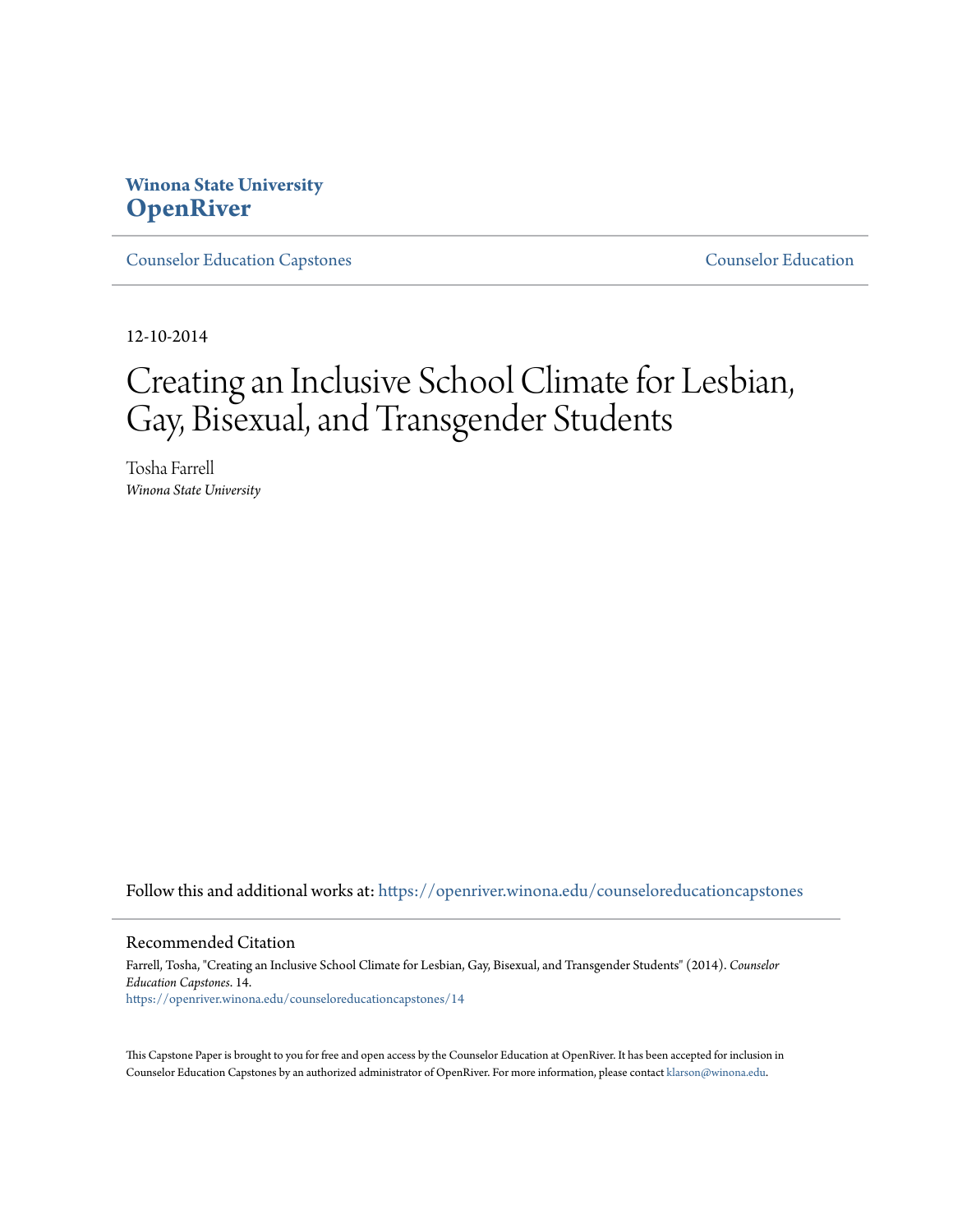Creating an Inclusive School Climate for Lesbian, Gay, Bisexual, and Transgender Students

Tosha Farrell

A Capstone Project submitted in partial fulfillment of the Requirements for the Master of Science Degree in Counselor Education at Winona State University

Fall 2014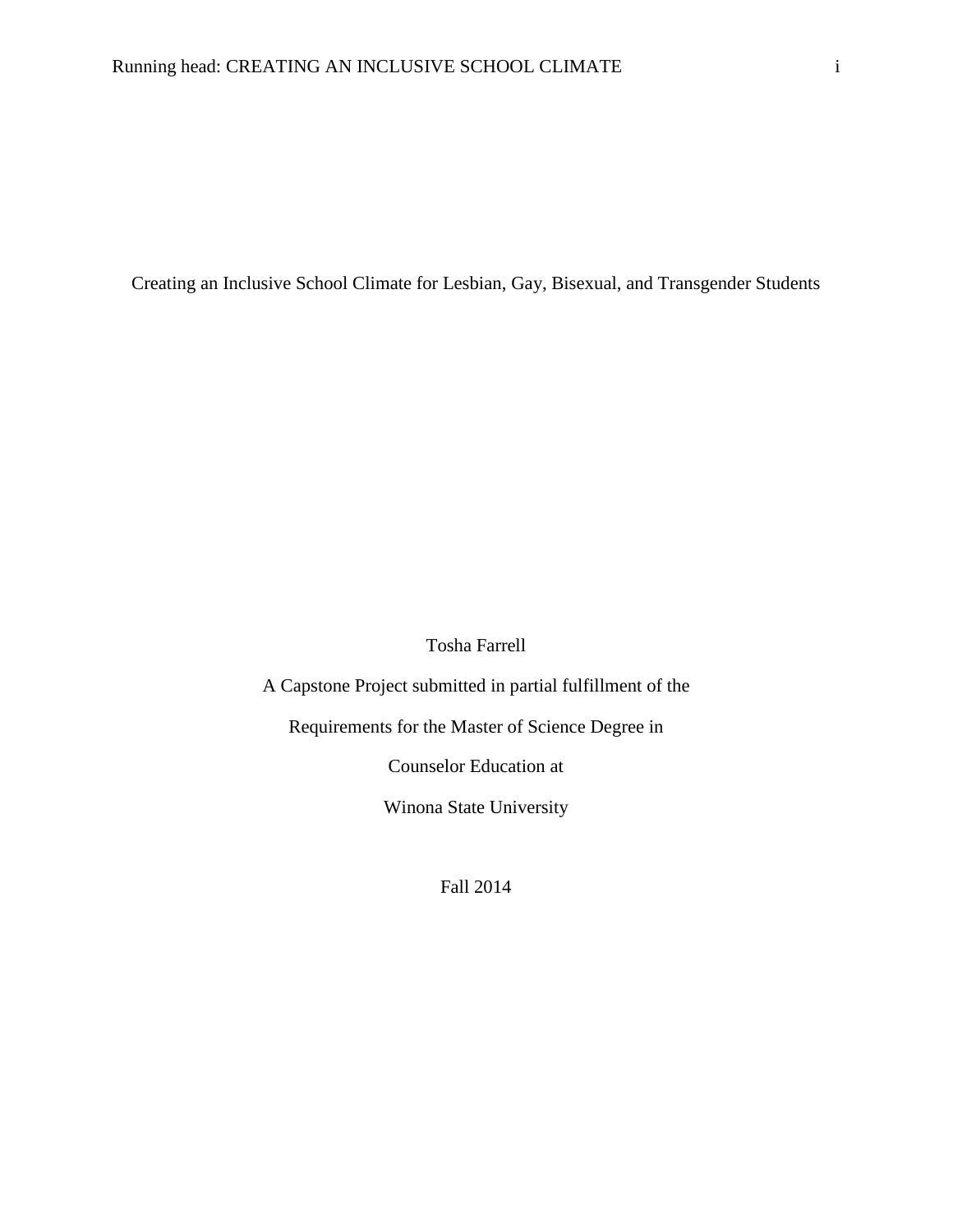## Winona State University

College of Education

Counselor Education Department

## CERTIFICATE OF APPROVAL

## CAPSTONE PROJECT

\_\_\_\_\_\_\_\_\_\_\_\_\_\_\_\_\_\_\_

\_\_\_\_\_\_\_\_\_\_\_\_\_\_\_\_\_\_\_\_\_\_\_\_\_\_

Creating an Inclusive School Climate for Lesbian, Gay, Bisexual, and Transgender Students

This is to certify that the Capstone Project of

Tosha Farrell

Has been approved by the faculty advisor and the CE 695 – Capstone Project

Course Instructor in partial fulfillment of the requirements for the

Master of Science Degree in

Counselor Education

Capstone Project Supervisor: Dr. Dawnette Cigrand

Approval Date: December  $10^{th}$ , 2014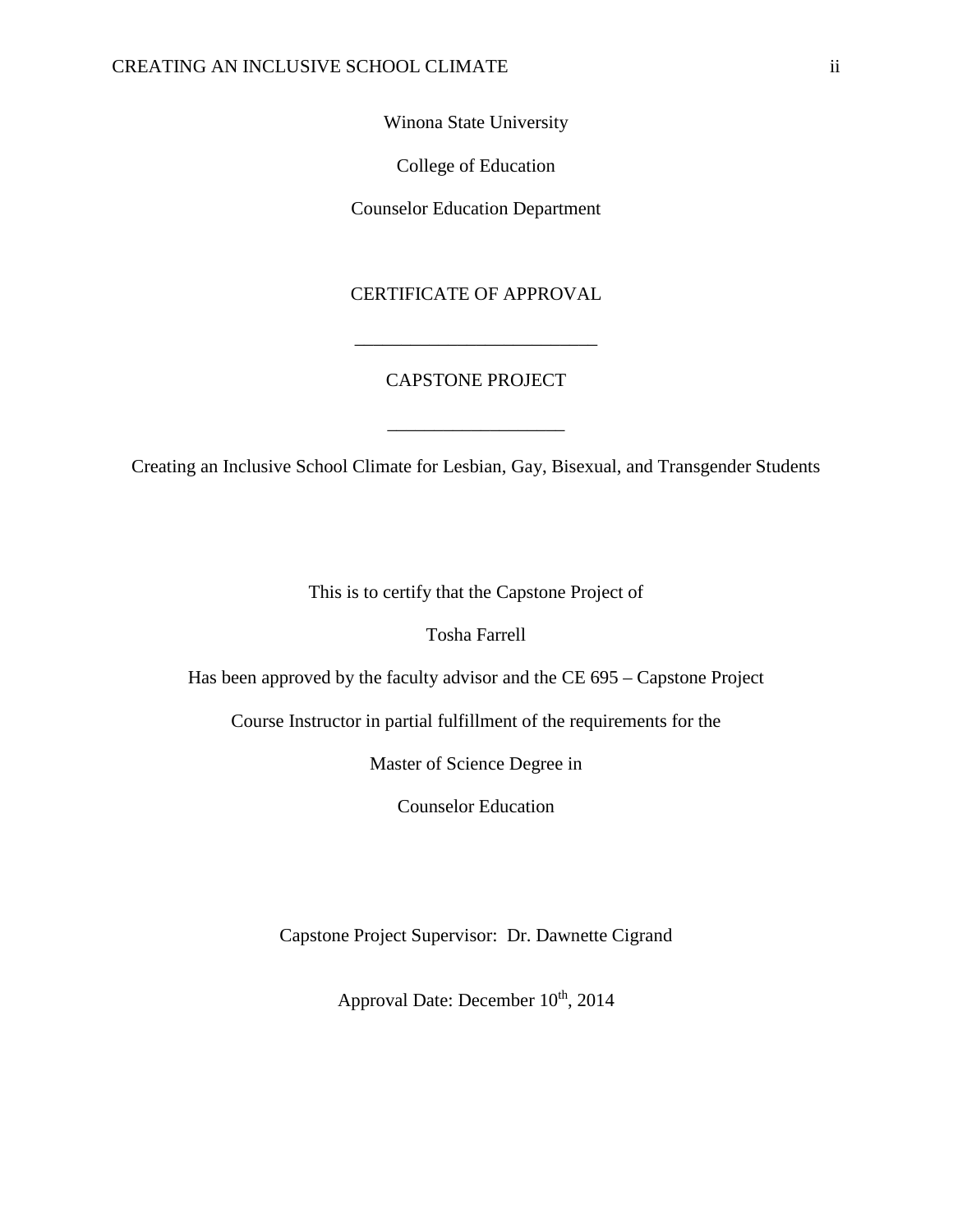|  | <b>Table of Contents</b> |
|--|--------------------------|
|--|--------------------------|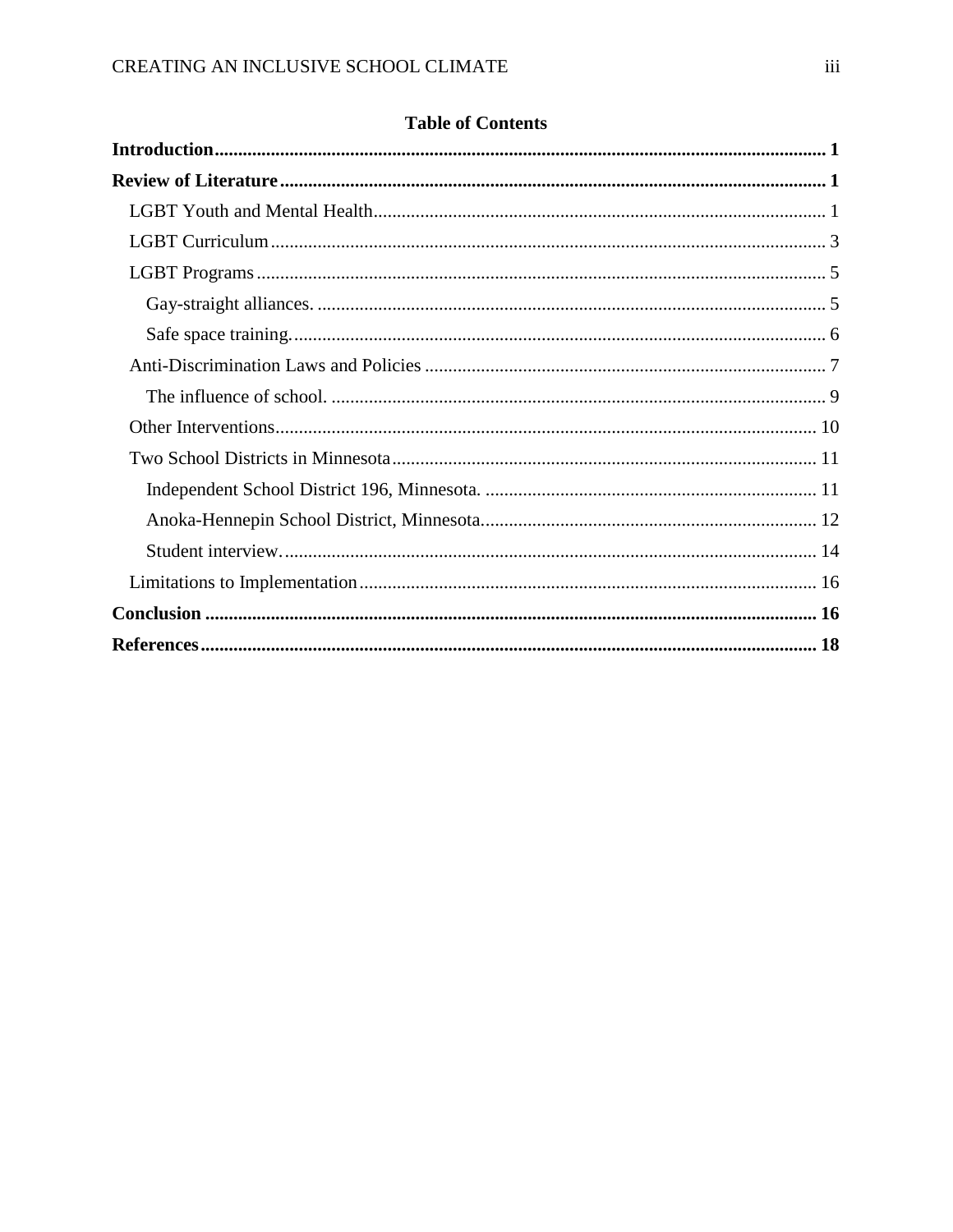#### **Introduction**

<span id="page-4-0"></span>In a study completed in 2009, only 88 out of 400 school districts surveyed showed support for lesbian, gay, bisexual, and transgender (LGBT) students (Rienzo, Button, Sheu, & Li, 2006). Some of this may be due to a lack of support by society, family, and friends, or a lack of advocacy in school for support services for the LGBT population. There are many ways in which a school can contribute to supporting LGBT youth. These ways include, but are not limited to, education about sexual orientation for students, faculty, parents, school board members, and the community, support groups for LGBT students, gay-straight student alliances, counseling services for LGBT youth, policies that enforce strict anti-LGBT language and behavior, and policies that prohibit discrimination against LGBT in hiring and promotion of faculty (Rienzo et al., 2006). Support in the schools for all students, especially sexual minority youth, is imperative. Without it, students' personal, social, and academic lives may suffer.

## **Review of Literature**

### <span id="page-4-2"></span><span id="page-4-1"></span>**LGBT Youth and Mental Health**

LGBT youth face many additional stressors throughout adolescence. Therefore, according to Hansen (2007), LGBT students may experience feelings of depression, anxiety, fear, low self-esteem, self-blame, and even Post-Traumatic Stress Disorder (PTSD). Students may also harm themselves, use illegal substances, have suicidal ideation, or attempt suicide (Weiler, 2003). Although it is not possible to gather statistics on suicides completed by only LGBT youth (National Institute of Mental Health, 1999), it is possible to look at the likelihood based on attempts. It has been reported by multiple sources that gay and lesbian youth are between two and four times as likely to attempt suicide compared to heterosexual youth (Weiler, 2003; Macgillivray, 2000; CDC, 2011).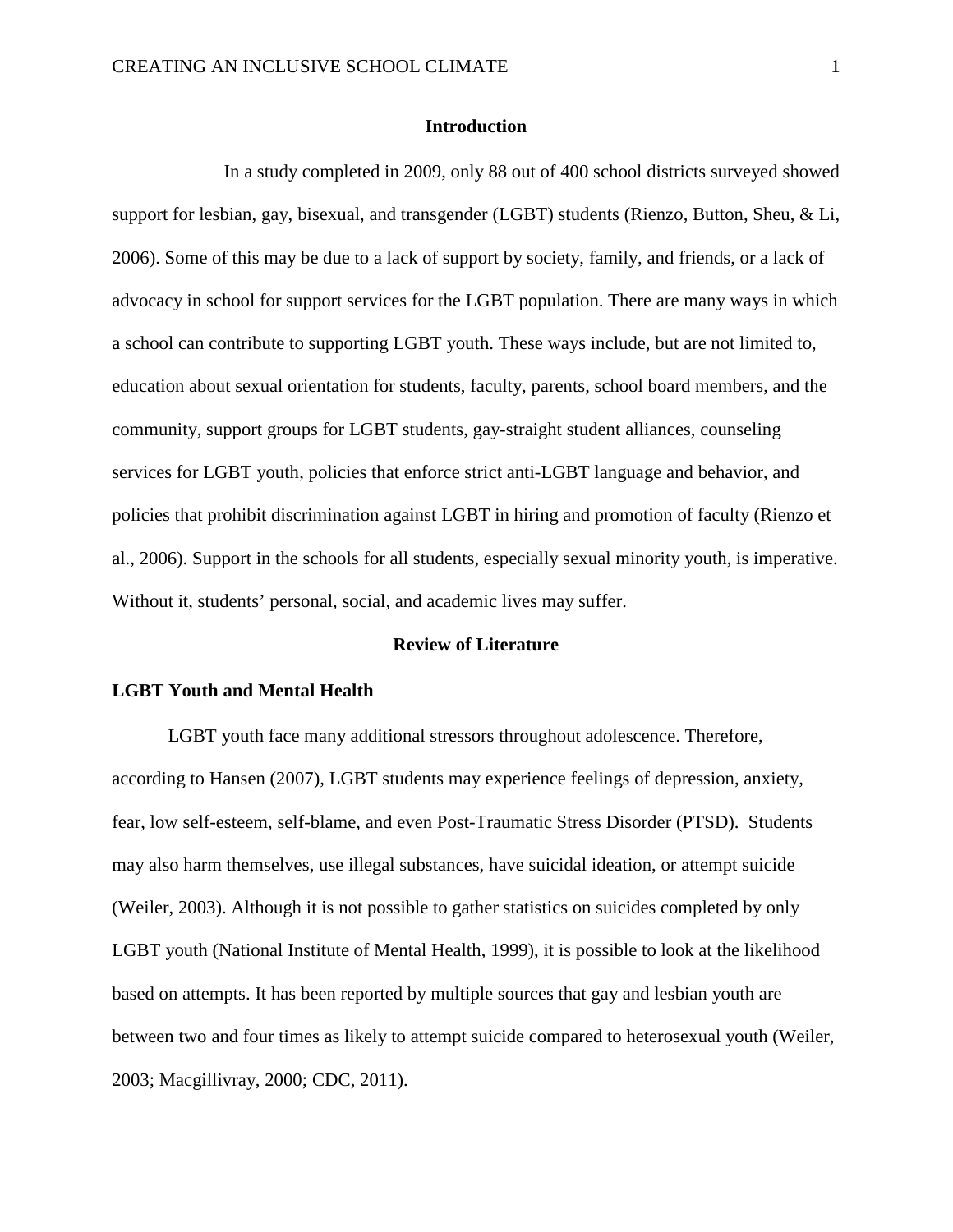These feelings and actions may come about after acts of verbal, physical, or sexual harassment at school. In a climate survey done in 2001 by the Gay Lesbian and Straight Education Network (GLSEN), nearly 83 percent of LGBT students experienced some type of harassment and assault at school. This number is a significantly higher rate that for heterosexual students. The Human Rights Campaign (2014a) reported that LGBT youth are twice as likely to experience verbal or physical harassment at school as compared to non-LGBT youth. Fifty-one percent of LGBT students testified of being verbally harassed, 48 percent of students recall being excluded, and 17 percent have been physically attacked, all while being present at school (Human Rights Campaign, 2014a). More specific acts of school violence include being urinated and ejaculated on, being attacked with weapons, receiving death threats, having their clothes pulled off, and being gang raped (Weiler, 2003).

Being a student and focusing on school is hard enough as it is. The challenge becomes even more difficult when the student is trying to figure out a social identity and sexual orientation. It is important for adolescents to feel accepted and supported in both their family and circle of friends. It can be especially difficult for LGBT youth to be open and honest with those around them because of their identity. Some live in fear of being misunderstood, rejected (Weiler, 2003), or isolated if they come out as lesbian, gay, bisexual, or transgender (D'Augelli & Hershberger, 1993). They will prolong telling anyone which allows for discrimination or bullying, if present, to continue. While some families may be supportive, others may become very hostile. Remafedi (1987) reported that 26 percent of gay and lesbian youth are forced to leave home because of conflicts with their families about their sexual orientation.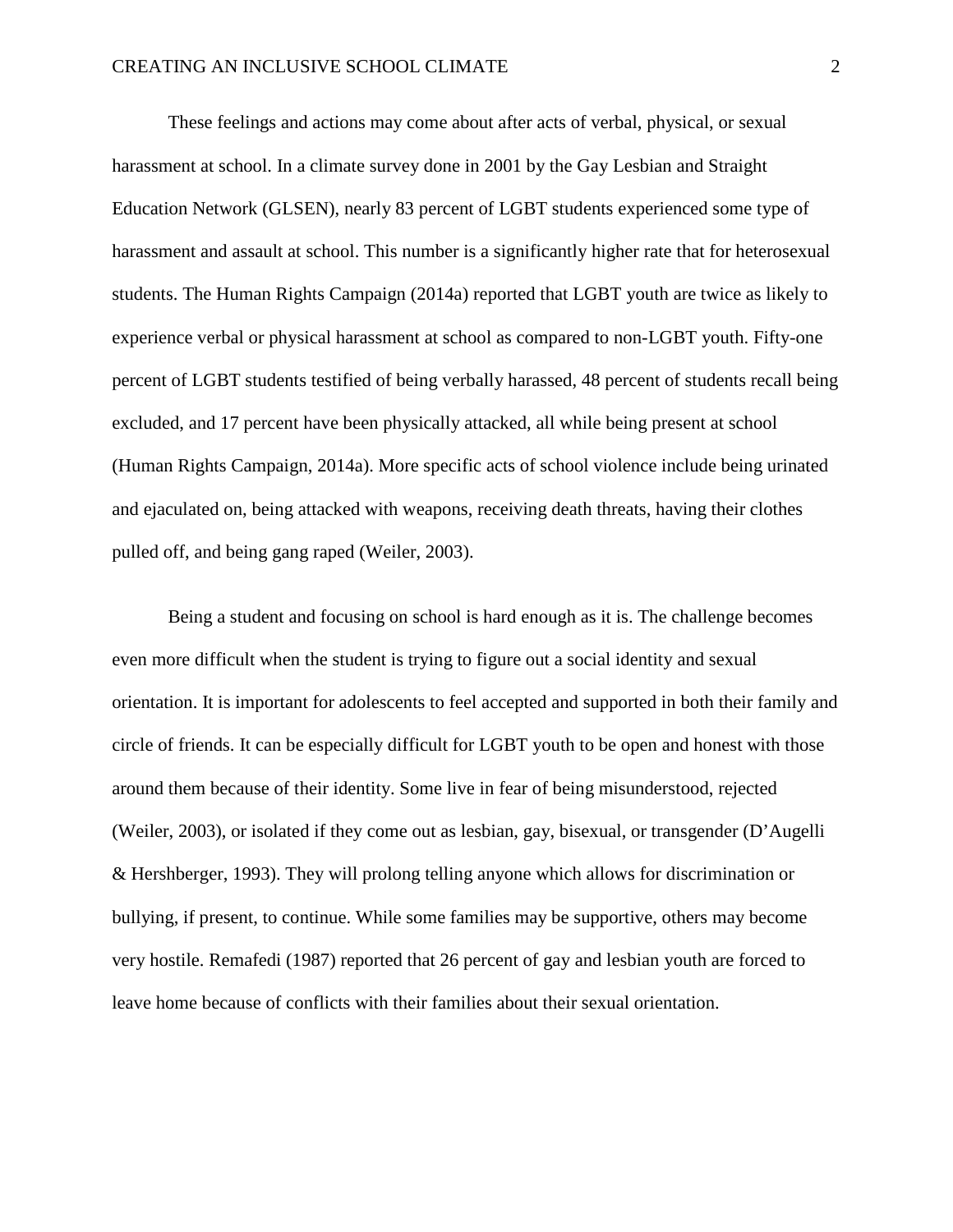All students should feel safe and comfortable within their school. As a result of discrimination at school, LGBT students may begin to skip classes, allow their grades to decline, or stop attending school altogether (Massachusetts Department of Education, 1995; Human Rights Campaign, 2014). In a survey of more than 4,000 students, gay males and lesbians were five times more likely than their heterosexual peers to skip school out of fear for their safety (Massachusetts Department of Education, 1995). When LGBT students were asked about their concerns at school, they identified family rejection, bullying, and fear of being "outed" as their top three, whereas non-LGBT students identified academic success, college acceptance/career success, and financial pressures as their top three (Human Rights Campaign, 2014a). It is clear that the issues students face in schools are not the same from one adolescent to the next. The presence or lack of interventions described in this paper could tremendously impact a LGBT student's high school experience. If schools implement LGBT curriculum, LGBT programming, and anti-discrimination laws and policies, LGBT students may feel safer in schools. School Counselors can support LGBT students by ensuring that inclusive curriculum, programming, and policies are a part of each school's comprehensive school counseling program.

## <span id="page-6-0"></span>**LGBT Curriculum**

The first type of intervention that could be implemented in schools to create a positive school climate is education on the LGBT population. According to the 2005 National School Climate Survey, 81 percent of students reported never having been taught about LGBT history, people, or events in school (Kosciw & Diaz, 2006). Curriculum about sexual orientation does not, and should not, be solely about physical interactions; it entails much more. Educators who are molding young minds should support LGBT students as best they can by teaching others about the issues they face. This does not mean that educators should teach morality, however,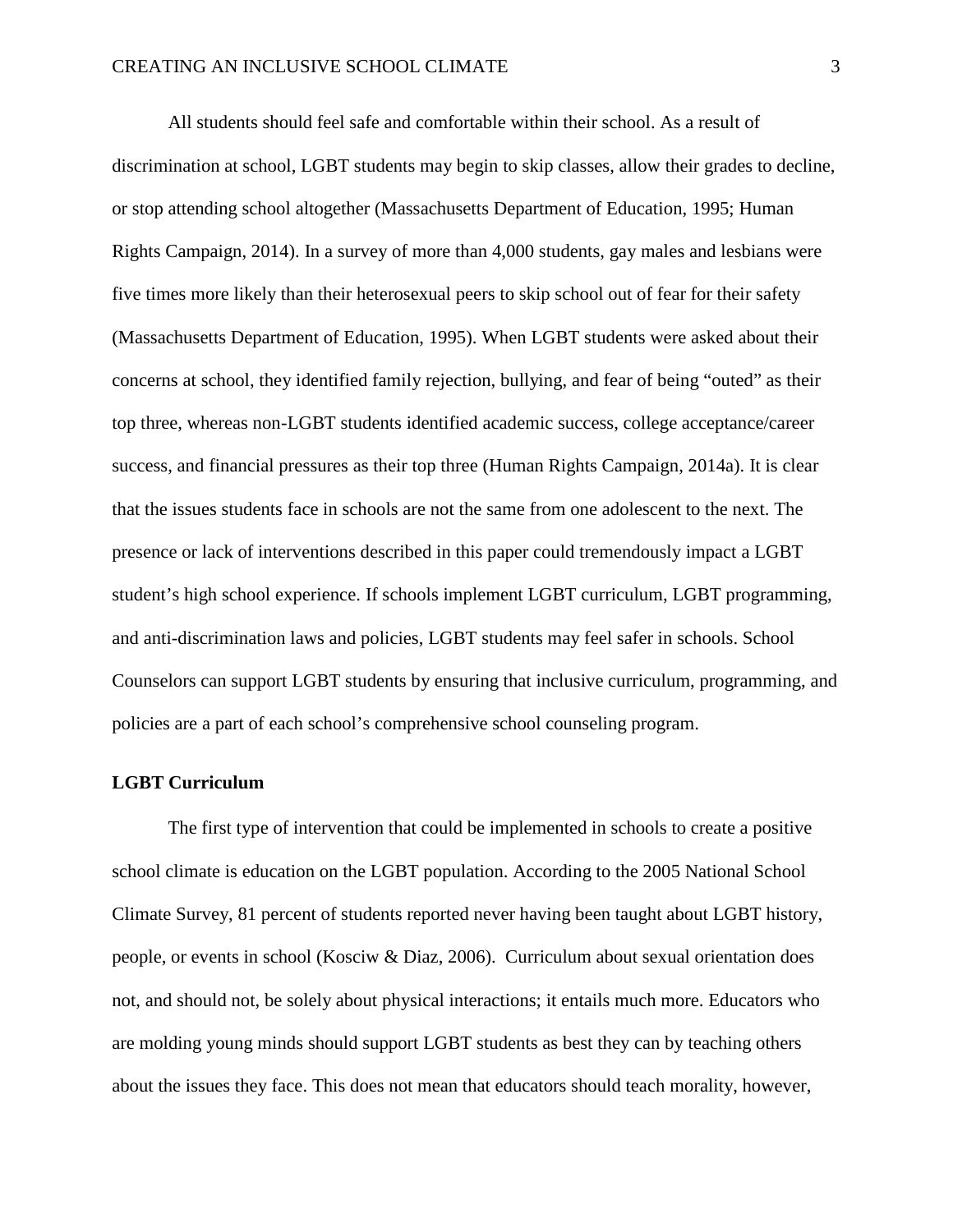#### CREATING AN INCLUSIVE SCHOOL CLIMATE 4

they should give students the opportunity to discuss their points-of-view. Sexuality, sexual orientation, and different family structures are important topics to discuss in schools. It is also important to realize that a stereotypical family from the 1950's consisted of a father, mother, and children; whereas today, a family may consist of single parents, step-parents, same-sex parents, grandparents raising grandchildren, or siblings raising siblings (Etuk, 2008).

In addition to teaching basic sexual health, the Future of Sex Education Initiative (2012) describes the National Sexuality Education Standards which are a set of guidelines that educators are expected to follow when teaching students about sexuality and sexual orientation. They are broken into four different grade levels and span over seven sexuality topics, including, but not limited to, "puberty/development, pregnancy, sexually transmitted diseases and safety within relationships" (p.10). These topics are then further organized into sub-topics detailing concepts that students should understand by the end of a given grade level (Future of Sex Education Initiative, 2012). Even with these guidelines, only 9 out of 50 states in the US include sexual orientation curriculum within health classes (Guttmacher Institute, 2012). According to an article by Rienzo et al. (2006), the authors write describe that "Only 39% of school districts offered any education about sexual orientation. Where such curriculum existed, it was most commonly offered only through nonrequired health education classes at the high school level and amounted to less than 5 hours of instruction" (p. 94).

There are two limitations when it comes to educating students about LGBT individuals and issues. One article stated that while funding for sex education exists, how states and districts use that funding is unregulated; therefore, sexual orientation education may or may not be a part of the high school curriculum (Hamilton, Sanders, & Anderman, 2013). While seven states expect inclusivity to be a part of the sex education curriculum, another article stated that seven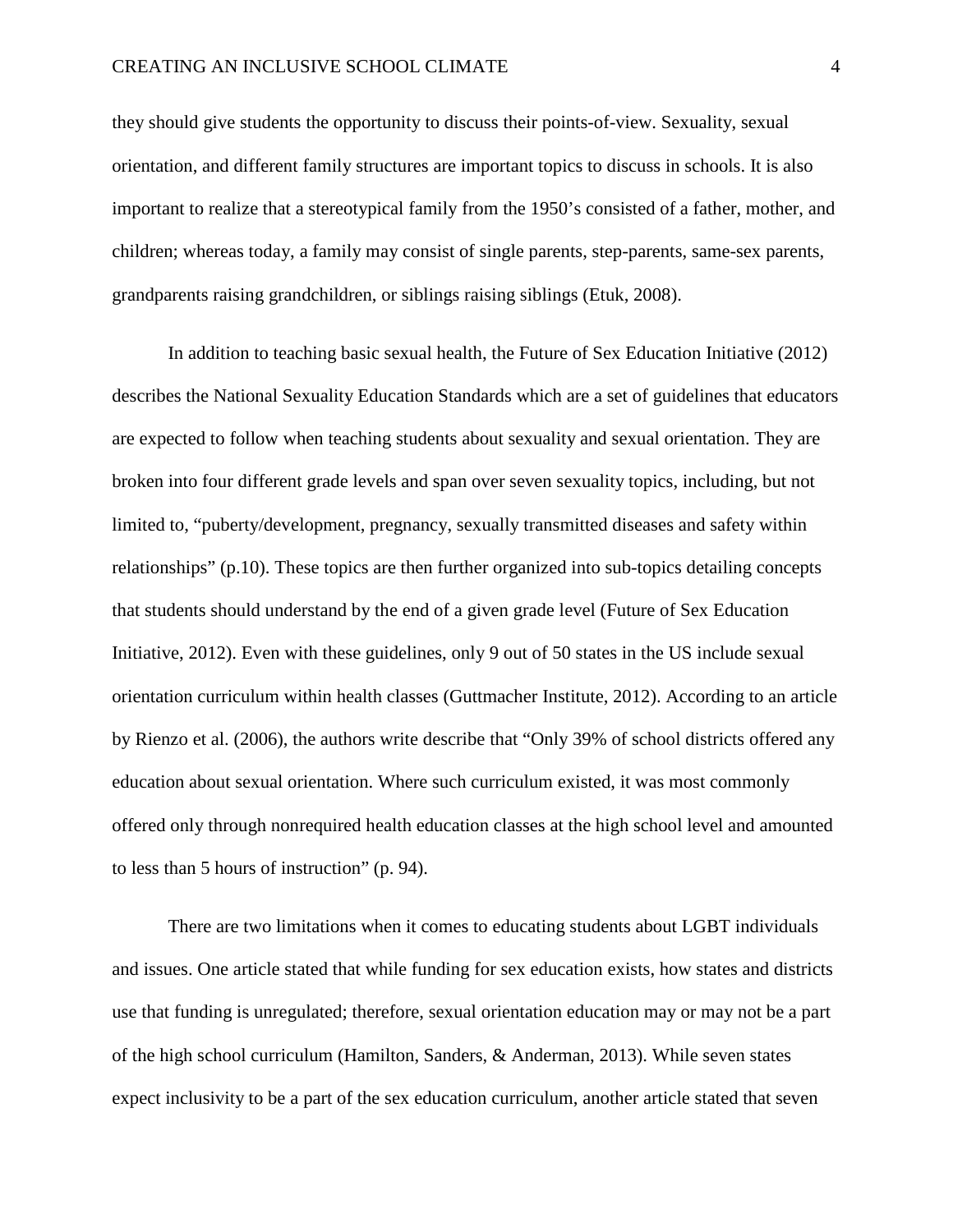states currently have legislation in place that prohibits schools from positively portraying LGBT individuals or activities (Kosciw & Diaz, 2006). Therefore, many states have a long way to go before sexual orientation is a part of each school district's curriculum.

### <span id="page-8-0"></span>**LGBT Programs**

<span id="page-8-1"></span>**Gay-straight alliances.** The second intervention that assists LGBT students in feeling welcome in school is the creation and implementation of supportive programs. One program that many schools have created as a student club or organization is a gay-straight alliance (GSA). Currently, there are 4,000 gay-straight alliances in the United States (Currie, Mayberry, & Chenneville, 2012). A gay-straight alliance is a student-led group that meets on a weekly or monthly basis, as well as for special events in which the group participates. At its core, a GSA is a support group for individuals who identify as gay, lesbian, bisexual, or transgender, and individuals who are straight allies. They discuss issues that relate to the LGBT community and fight to end homophobia and transphobia. They also promote activism in the school and participate in national campaigns to raise awareness about LGBT issues (GSA Network, 2009).

By creating social cohesion, students will feel safe and comfortable and have a peer support network. Many students look forward to GSA meetings because they feel a sense of camaraderie, especially those students who skip classes because of how they feel or are treated in school. As I was researching for this capstone, I interviewed several individuals who identified as LGBT. One individual shared their thoughts on GSA's:

It was nice to have a group of individuals that I could freely relate to and would not question me as a person and who I chose to be with. It brought everyone closer with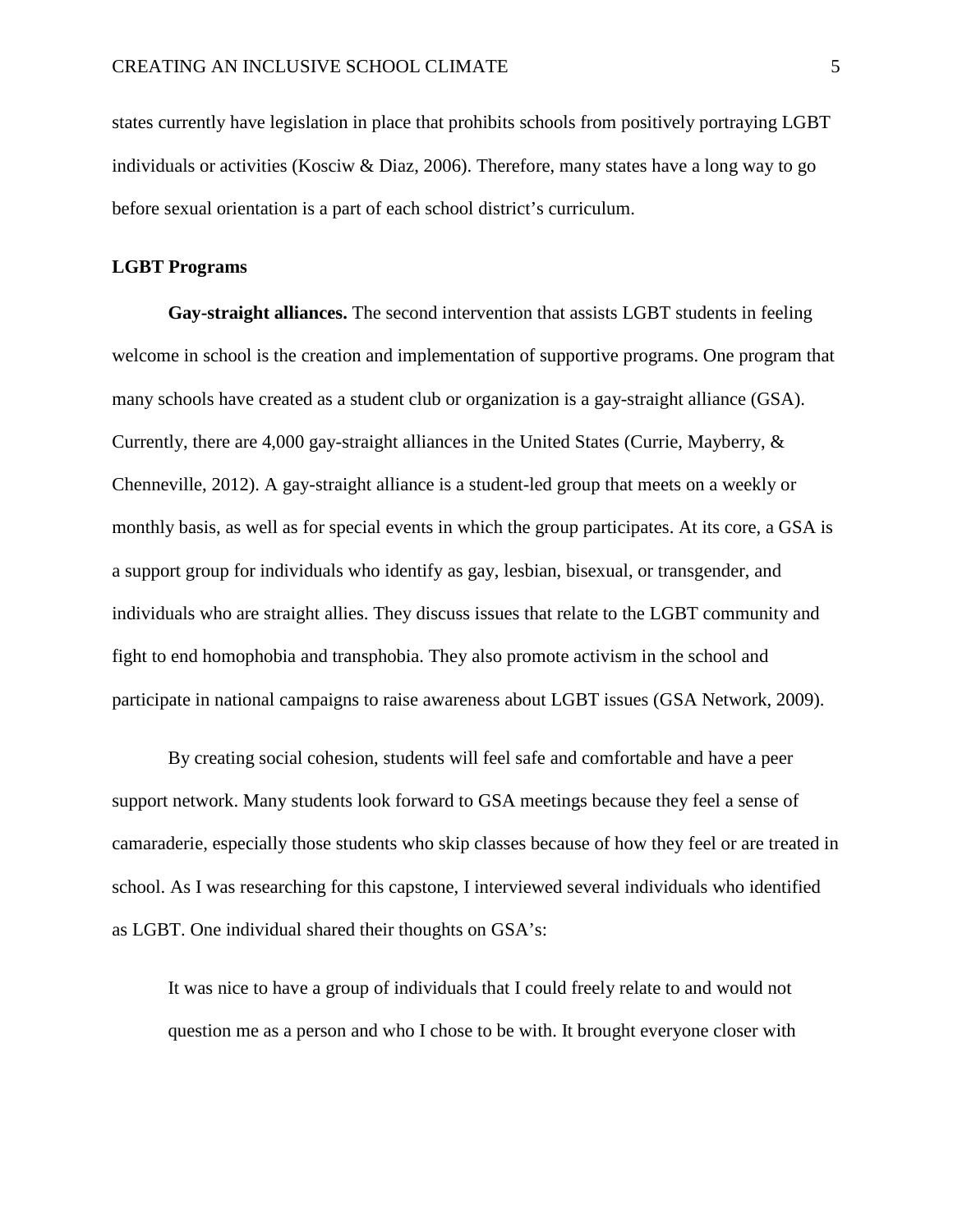another type of connection and being able to be themselves without worry of judgment (N. S., personal communication, August 25, 2014).

Szalacha (2003) found that homophobic comments and hate speech were reported much less frequently in schools with GSA's than in schools without them. Researchers also found that LGBT students were less likely to cut classes (Kosciw & Diaz, 2006), showed higher GPAs, and had a better overall sense of belonging in schools where GSA's and supportive teachers were present than in schools where they are not (Kosciw & Diaz, 2006; Szalacha, 2003). Schools with GSA's demonstrated better relationships among students with both adults and peers, allowed students to develop a sense of pride, and decreased harassment (Lee, 2001).

One constraint of gay-straight alliances is that the problem is framed around LGBT students (Currie et al., 2012). Although GSA's seem positive in a broad view and students generally respond positively to them, Currie et al. (2012) suggests there may be some students who feel separated from other students. The focus needs to shift to what the school can do as a whole to ensure that all students feel safe and welcome in their school environment; more specifically, to challenge the heterosexist culture. Currie et al. (2012) suggested three ways to make a change in schools. These methods include education and discussion in the classroom, enforcing negative consequences for discrimination towards LGBT individuals (instead of silence), and extending the support network outside of school and into the community by having other groups, such as Parents, Families & Friends of Lesbians and Gays (PFLAG), advocating for LGBT students.

<span id="page-9-0"></span>**Safe Space training.** Another way to provide positive programming for LGBT students is for school counselors to support the adherence of anti-discrimination policies by presenting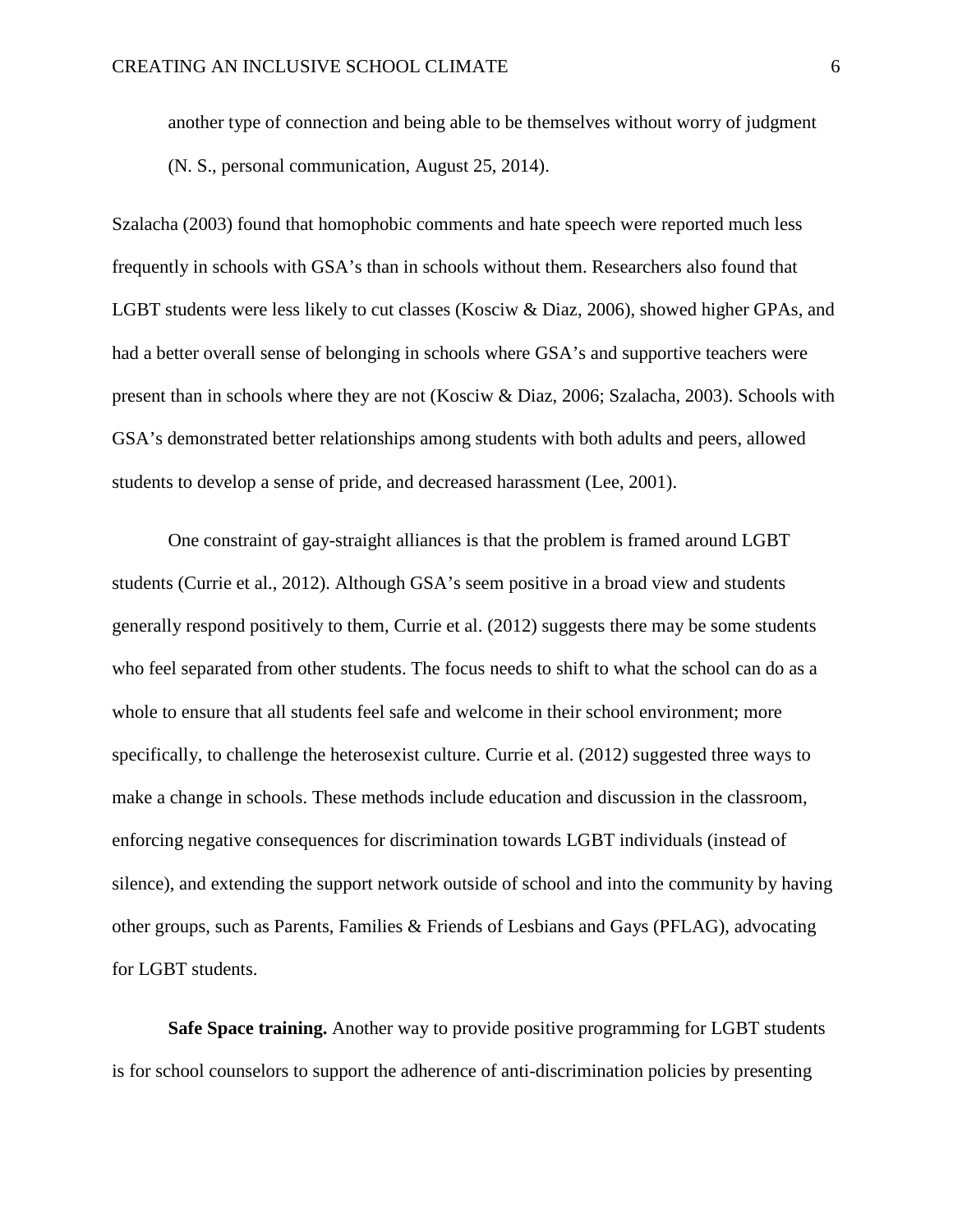lessons to both staff and students on basic social skills and how to treat others. They could also encourage the school and students to participate in Coming Out Week or Safe Space training, which are two events that show support for LGBT students. Safe Space is a program created by the Gay, Lesbian and Straight Education Network (GLSEN). In 2010, they launched the Safe Space Campaign which aimed to ensure that every school is a safe and respectful place where students can thrive. By 2013, the Safe Space Kit was sent to every middle and high school in the country to support educators and LGBT students. Each Safe Space Kit included a 42-page *Guide to Being an Ally to LGBT Students*, 10 Safe Space stickers, and 2 posters. By placing a sticker or poster in a classroom or office, it signifies that the location is a safe place and that support is there. A student's safety should be of the utmost important and by making the Safe Space stickers and posters visible, students will know that their safety will not be compromised (Gay Lesbian and Straight Education Network, 2014).

### <span id="page-10-0"></span>**Anti-Discrimination Laws and Policies**

The third method of intervention to create a more inclusive school climate for LGBT students is to set and strictly enforce anti-discrimination and anti-bullying policies. According to GLSEN, there are two distinct types of laws the protect LGBT students in schools. The first type focuses on fully enumerated anti-bullying laws. These are laws that specifically prohibit bullying and harassment of students based on sexual orientation and gender identity (Gay Lesbian and Straight Education Network, 2014). In May of 2014, only 19 out of the 51 United States (including DC) enforced fully enumerated anti-bullying laws. These states included: Arkansas, California, Colorado, Connecticut, District of Columbia, Illinois, Iowa, Maine, Maryland, Massachusetts, Minnesota, New Hampshire, New Jersey, New York, North Carolina, Oregon,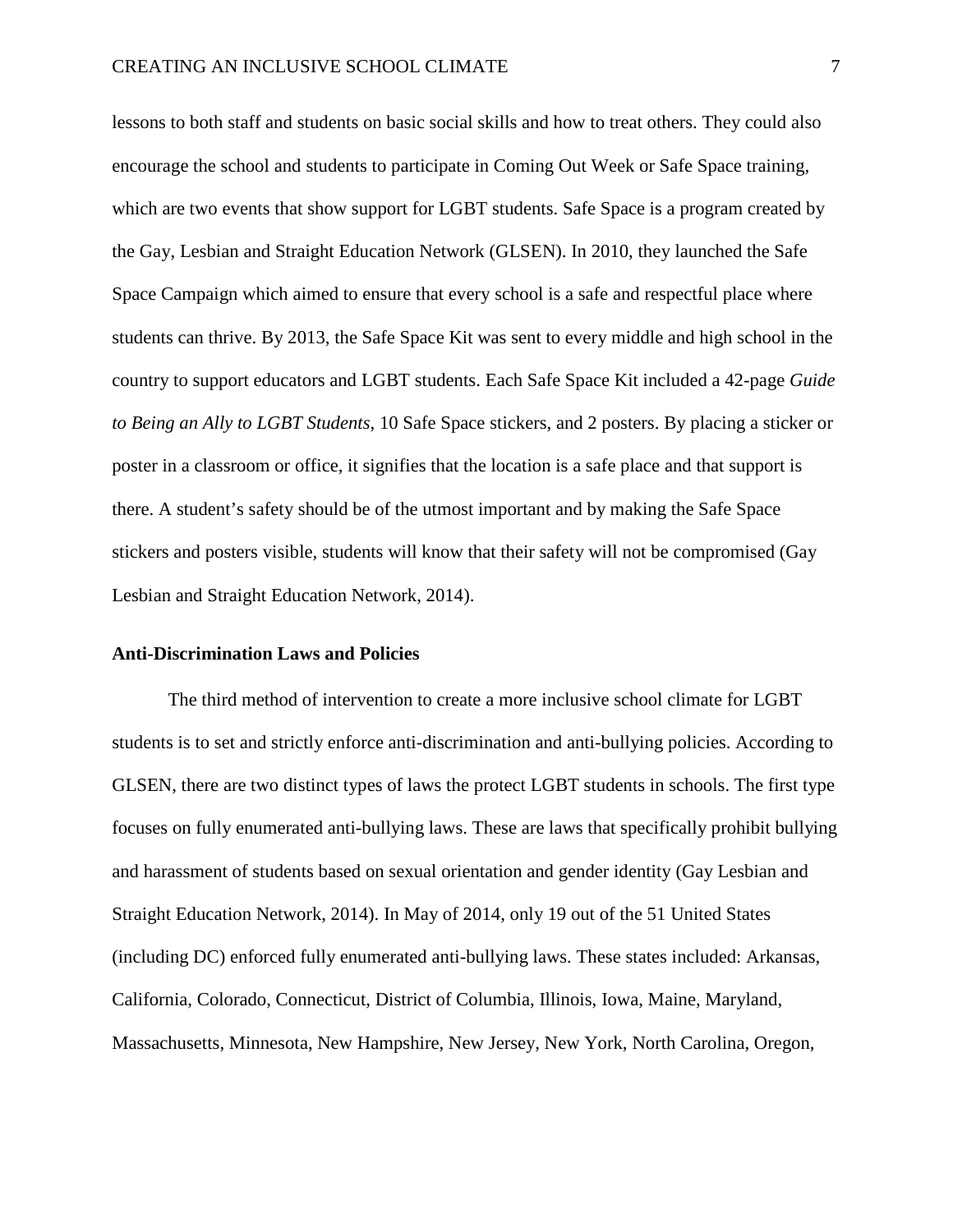Rhode Island, Vermont, and Washington. Many other states prohibit bullying in schools; however, they do not have specific categories of protection (Human Rights Campaign, 2014b).

The second type includes non-discrimination laws, which provide protection from discrimination to LGBT students in schools. These laws can protect students on the basis of either sexual orientation alone or both sexual orientation and gender identity together. States that hold laws that protect on the basis of sexual orientation and gender identity include: California, Colorado, Connecticut, District of Columbia, Illinois, Iowa, Maine, Massachusetts, Minnesota, New Jersey, New York, Oregon, Vermont, and Washington. Wisconsin is the only state to protect students solely on the basis of sexual orientation (Gay Lesbian and Straight Education Network, 2014).

When examining which states have implemented some type of law, 20 states enforce either of the first two types aforementioned while 21 states have no laws in place. This leaves 10 states unaccounted for. Although these laws are meant to protect students, there are some that may harm LGBT students. The laws are referred to by GLSEN (2014) as "no promo homo" laws, which are local or state education laws that prohibit teachers from discussing gay and transgender issues (including sexual health and HIV/AIDS awareness) or require them to portray LGBT people in a negative or inaccurate way. These laws stigmatize LGBT students by providing K-12 students false, misleading, or incomplete information about the LGBT population. States that enforce these types of laws include: Alabama, Arizona, Louisiana, Mississippi, Oklahoma, South Carolina, Texas, and Utah. Finally, there are state laws that prevent bullying and harassment, but prohibit local school districts from having enumerated antibullying policies. The two states which hold these laws include Missouri and South Dakota (Gay Lesbian and Straight Education Network, 2014).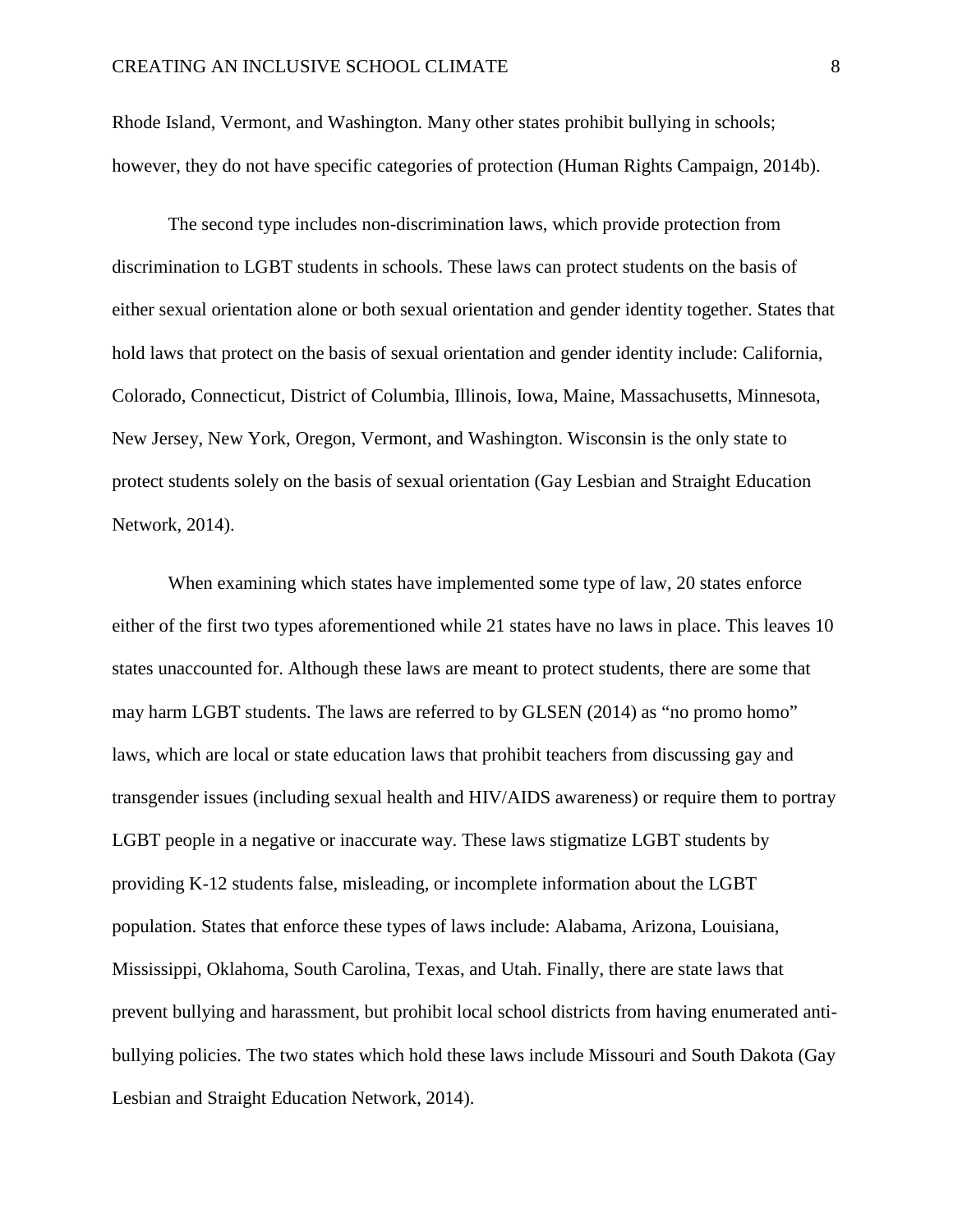<span id="page-12-0"></span>**The influence of school.** Though the number of policies has increased in the last twenty years, they are useless if school administrators and faculty do not uphold them (American Association of University Women, 2001). Though hate speech such as racial, religious, or ethnic slurs is taught to be intolerable, homophobic name-calling and anti-gay taunts, such as "fag" or "you're so gay," are often tolerated by adults (Weiler, 2003). If school policies included verbal or physical harassment and bullying based on factors such as one's sexual orientation and gender (Russell, McGuire, Laub, & Manke, 2006), in addition to one's sex, race, culture, ethnicity, or socioeconomic status, school administration could have stronger influence over the faculty and other school personnel employed within their organization.

<span id="page-12-1"></span>Another key recommendation for these policies is to ensure that they are clearly written and visible within the schools (Hansen, 2007) to establish a climate of support within the school. The results of the 2005 National School Climate Survey showed that nearly 64 percent of students felt unsafe in their schools due to their sexual orientation (Kosciw & Diaz, 2006). According to Kosciw (2004), students were more likely to report incidents of discrimination if they thought their school enforced an anti-discrimination policy; however, Kosciw and Diaz (2006) recounted that approximately 59 percent of students surveyed in 2005 did not report the incidents to school authorities. Heck, Flentje, and Cochran (2011) suggested that teachers include the school's anti-discrimination policy in the syllabus that they hand out at the beginning of each term or semester and spend a good amount of time discussing it with students. As the American Association of University Women (2001) said, the policies are of no use unless it is made very clear that any negative behavior will not be tolerated.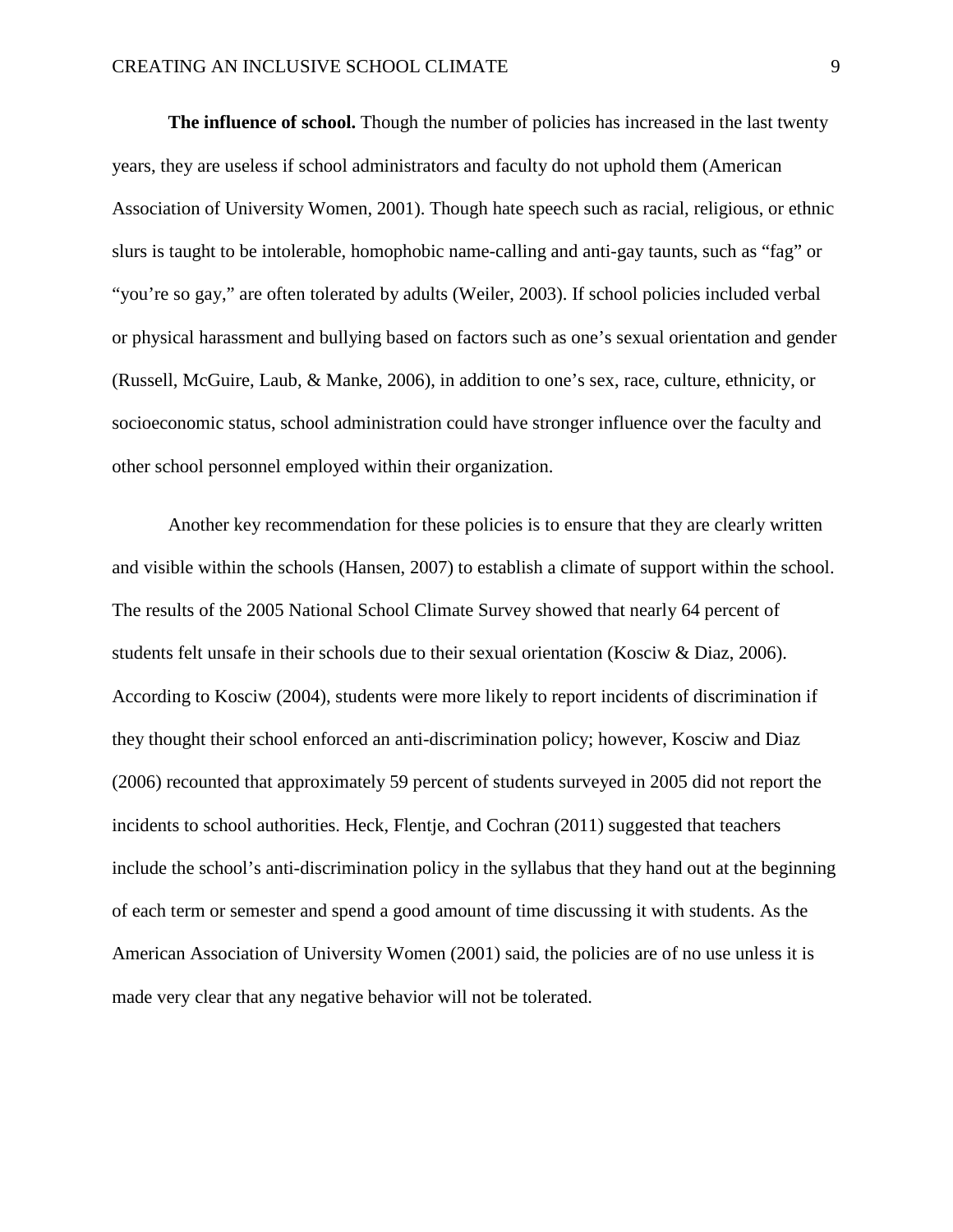## **Other Interventions**

Other interventions not mentioned above that would also support the LGBT population in a school include counseling services and training for teachers, counselors and school staff members in crisis intervention, violence prevention, and the issues and concerns of LGBT+ students (McFarland, 2001). Black and Underwood (1998) suggest that school counselors coordinate staff development strategies to advocate for LGBT youth. This could include: a) annual presentations about gay and lesbian youth for all teachers, b) expert speaker presentations and panels to speak with teachers and other faculty, c) facilitated discussions of homophobia and its effects on all students, and d) regular resource distribution for staff who have a difficult time overcoming their homophobia and prejudice (Black & Underwood, 1998). While Safe Space training was discussed, faculty and staff should also be trained in how to assist students when they have questions related to LGBT health, employment/career opportunities, personal/social needs, etc. The school should also participate in a bullying prevention program to support all students inclusively.

Finally, in an article discussing the legal duty to protect students from violence in school, the author suggested nine additional ways for creating an inclusive environment for LGBT students (McFarland, 2001). These suggestions include:

use inclusive language, challenge anti-gay epithets, designate resource people in the schools for gay and lesbian students, make resources and materials on homosexuality visible and accessible, educate staff members of homophobia, support gay and lesbian colleagues, use gay and lesbian colleagues as role models, refer self-identified gay and lesbian students to appropriate services, and refer parents of gay children to organizations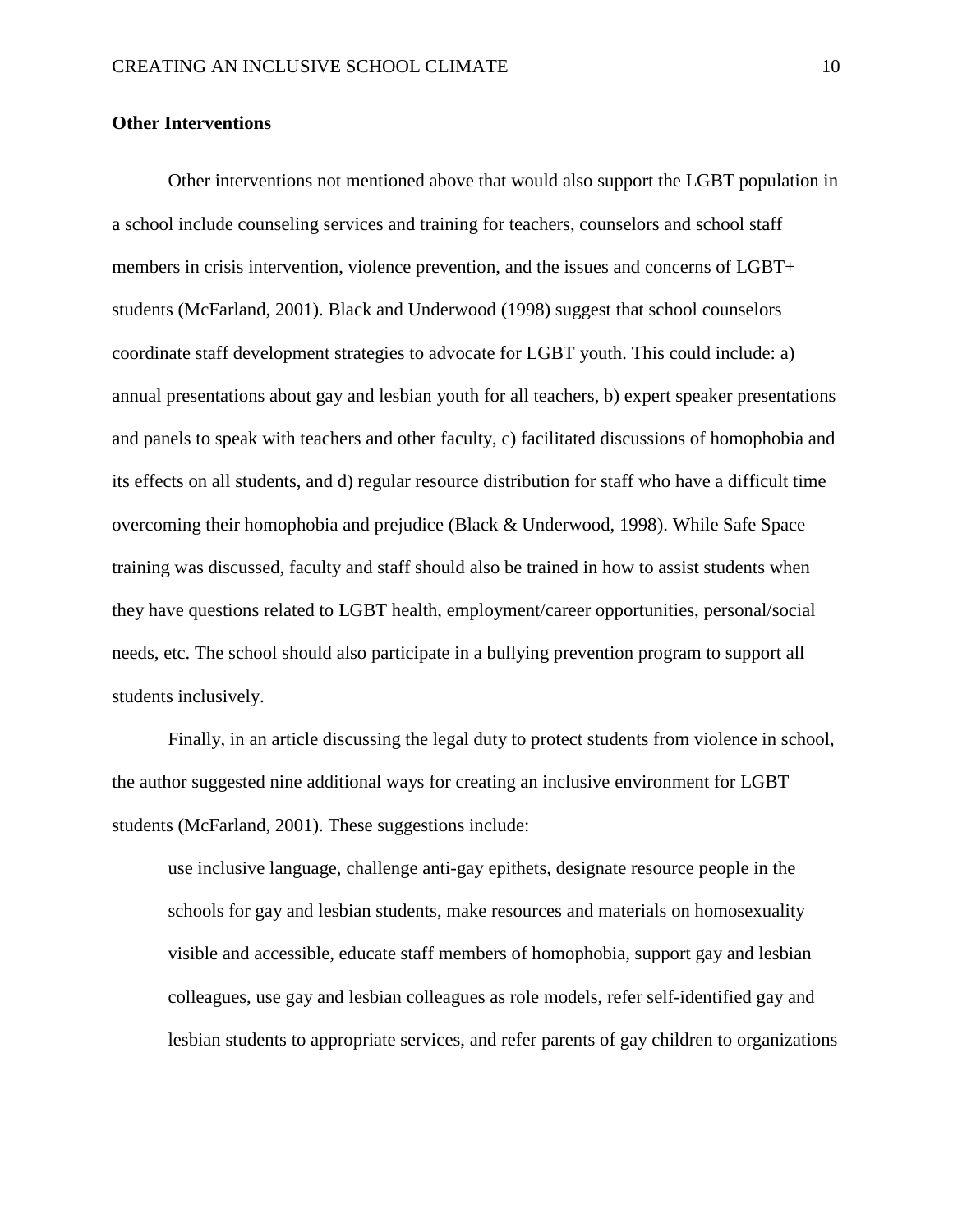<span id="page-14-1"></span>such as Parents and Friends of Lesbians and Gays (Strategies to Provide Safe Schools section, para. 1).

### <span id="page-14-0"></span>**Two School Districts in Minnesota**

In reviewing the literature for this capstone project, two school districts in the state of Minnesota were more closely examined. The following information was gathered for the purpose of this paper. In addition, the author interviewed a student that identifies as LGBT.

**Independent School District 196, Minnesota.** In Independent School District 196, there are policies against illegal harassment, discrimination, violence, and hazing. These policies include many items but a few to note include name-calling, unwelcome touching of body or clothing, bullying or intimidation, and other words or actions demeaning or hostile. In the document that outlines these policies, each area addresses sex, race, religion, color, creed, national origin, marital status, disability, status regard to public assistance, sexual orientation, age, and membership or activity in a local human rights commission as bases of violating the policies. The document goes on to describe that all reports of illegal activity are taken seriously and appropriate action will be taken based on the report. Finally, the district disclaims that privacy will be respected as much as possible and further action will be taken if anyone tries to intimidate or harm the reporter (Independent School District 196, 2009).

During the past two months, the author carried out her practicum experience at Eagan High School (EHS). This served as a credible source for gathering information on a given school within a district in regards to their support for LGBT individuals. According to the Eagan Independent website, "There have been multiple attempts to start a GSA Club [at Eagan High School] in the past, most of which have failed to result in a long-lasting club. However, the current GSA group was started last spring and is still standing strong" (Noethe, 2014). While it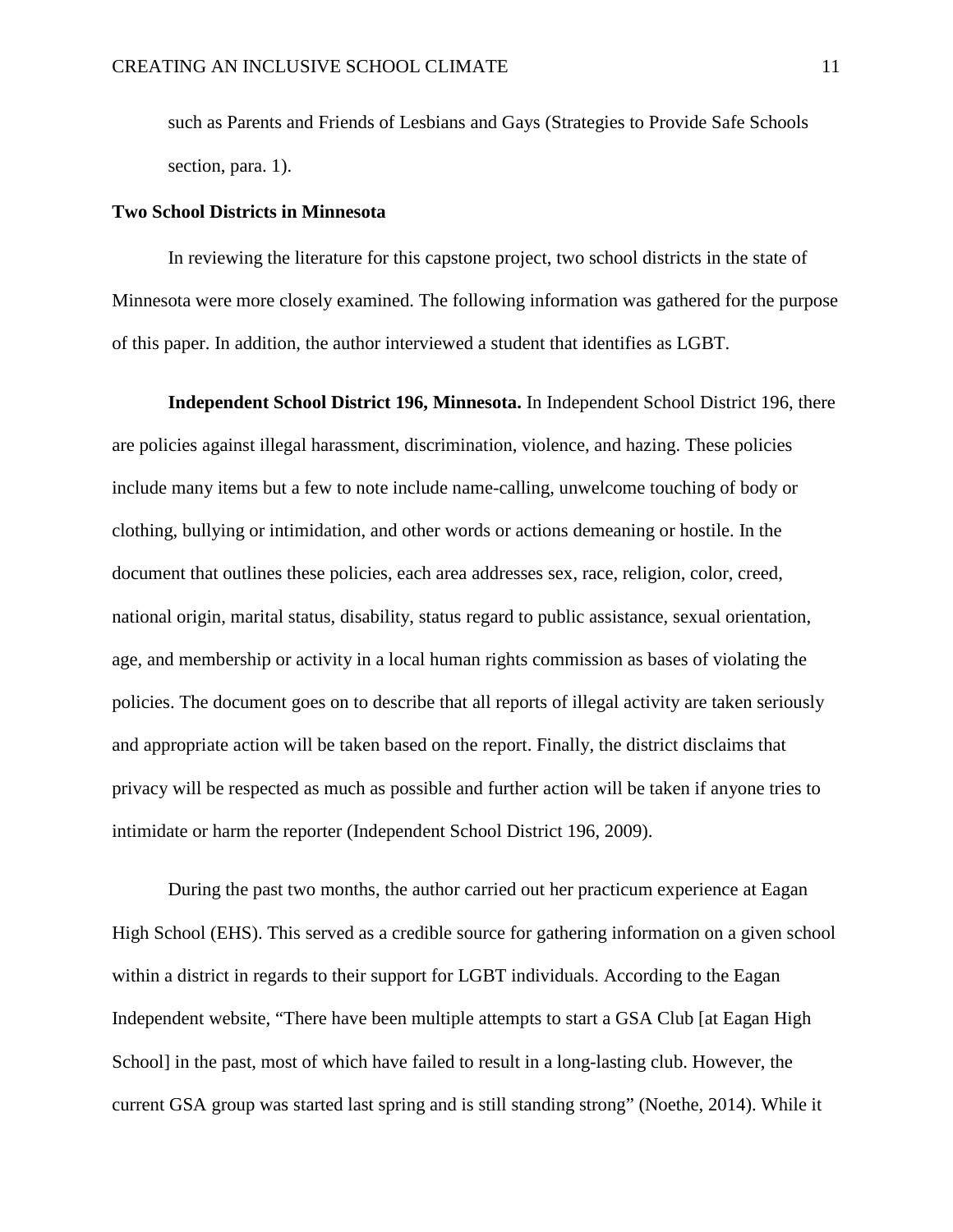can be difficult to create and maintain a club that could potentially have stigma around it, having strong student leaders and faculty advisors that are the driving force behind the club is necessary. In the author's practicum experience, she was able to talk to one school counselor at Eagan High School about the administration's feelings of LGBT inclusivity and the role of a GSA at EHS. While the school is fairly welcoming of all students, the administration stresses that a GSA must be student-led and only have a faculty member as their advisor. In the same conversation, it was confirmed that the Gay Straight Alliance club at EHS has struggled to maintain a strong following for several reasons. The counselor felt that the biggest hindrance to having a successful GSA falls on the lack of students to lead the group. In the past, she explained that the club has turned into a social-emotional "chatty" group and less of an advocacy and alliance group.

Finally, this author wanted to know: "Since the school's GSA was unsuccessful, how else the school has been supporting LGBT individuals?" The counselor shared that many faculty members were Safe Space supporters and displayed the GLSEN provided rainbow sticker proudly. She also credited the school's openness to the amount of support the principal shows, particularly to the arts. Here, the counselor suggested that that arts seem to be correlated with LGBT individuals in EHS (S. O., personal communication, December 1, 2014).

<span id="page-15-0"></span>**Anoka-Hennepin School District, Minnesota.** Between 2009 and 2011, the Anoka-Hennepin School District experienced eight student suicides. While only two of the students were known to be gay, parents, teachers, and former friends confirmed that at least four of them identified as LGBT and faced ongoing harassment. Several of these students were shoved, taunted, and threatened, all while teachers looked the other way (Eckholm, 2011).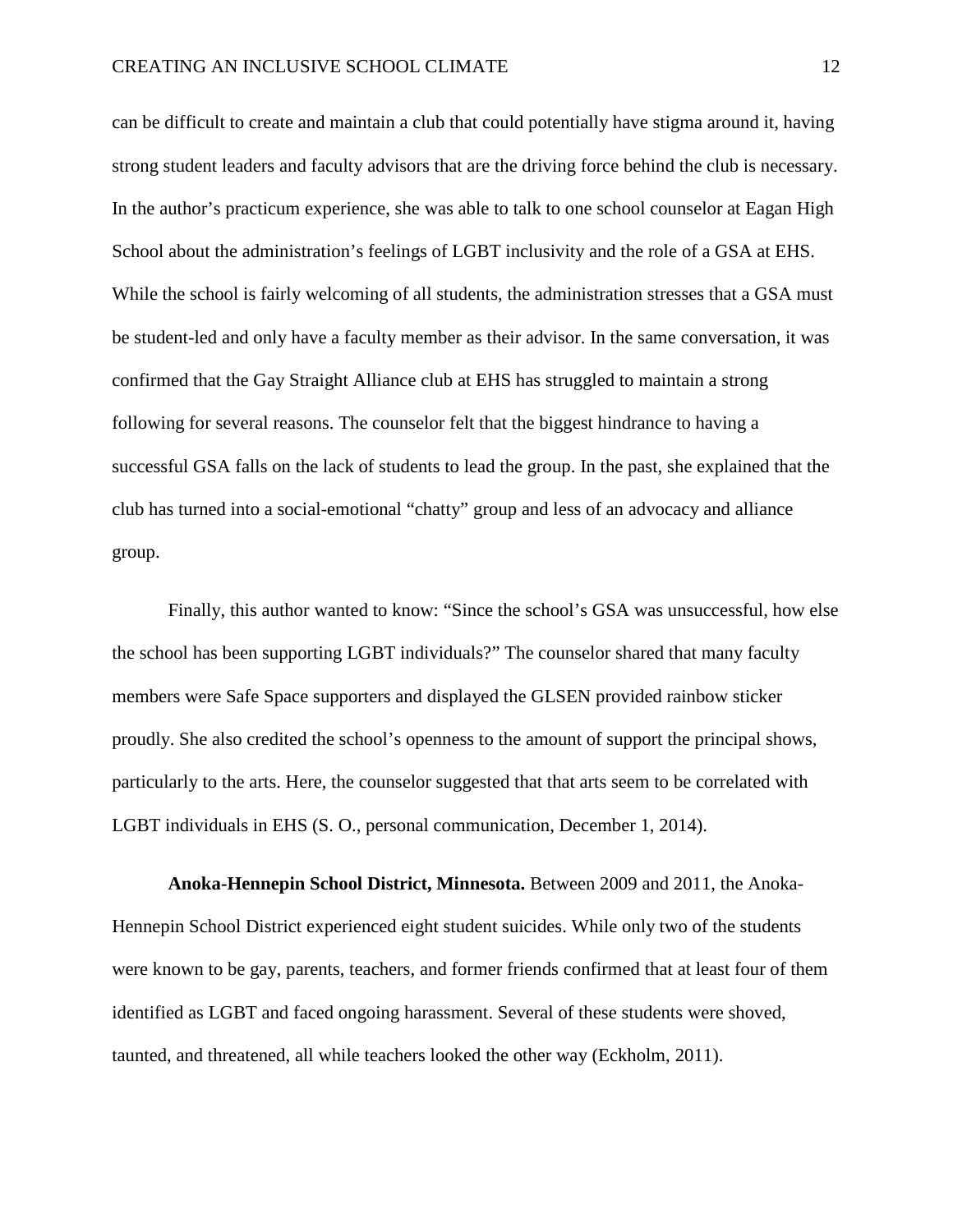A Pennsylvania film-director by the name of Josh Sweeny is creating a documentary entitled Same Difference that chronicles the student suicides in the Anoka-Hennepin district. As he was flying to Minnesota to meet the family of one of the students who had committed suicide, he picked up a magazine which had an article on the story of the Anoka-Hennepin School District (Alveshere, 2014). In the article, Olivia Alveshere (2014) describes the district's "neutrality" policy on sexual orientation curriculum that asked for teachers to "remain neutral on matters regarding sexual orientation but not limited to student-led discussions." The author goes on to report that the policy was repealed just over a week after the article went to the press (Alveshere, 2014).

In researching further on what the policy currently states, recommendations are in place and progress is slowly being made. According to the Anoka-Hennepin Anti-Bullying/Anti-Harassment Task Force Report from 2013-2014, a task force comprised of students, district employees, parents, and additional community members was created in 2012 following a federal lawsuit regarding bullying and harassment of LGBT students that began in 2011. The lawsuit required the district to outline a five-year plan of action and monitoring, as well as to form a community task force. One of the recommendations outlined in the report is to "honor and celebrate the contributions of diverse people and families in our community, country, and world, including the LGBT community" (Anoka-Hennepin Schools, p. 5). More specifically, the district aims to "recognize, affirm, and assess specific LGBT activities including, but not limited to, continuing support student-led Gay Straight Alliance clubs; hosting school-related family nights for our diverse populations, including LGBT families and LGBT students and their parents; and creating public displays honoring LGBT history month each October beginning in 2014" (Anoka-Hennepin Schools, 2014, p. 5).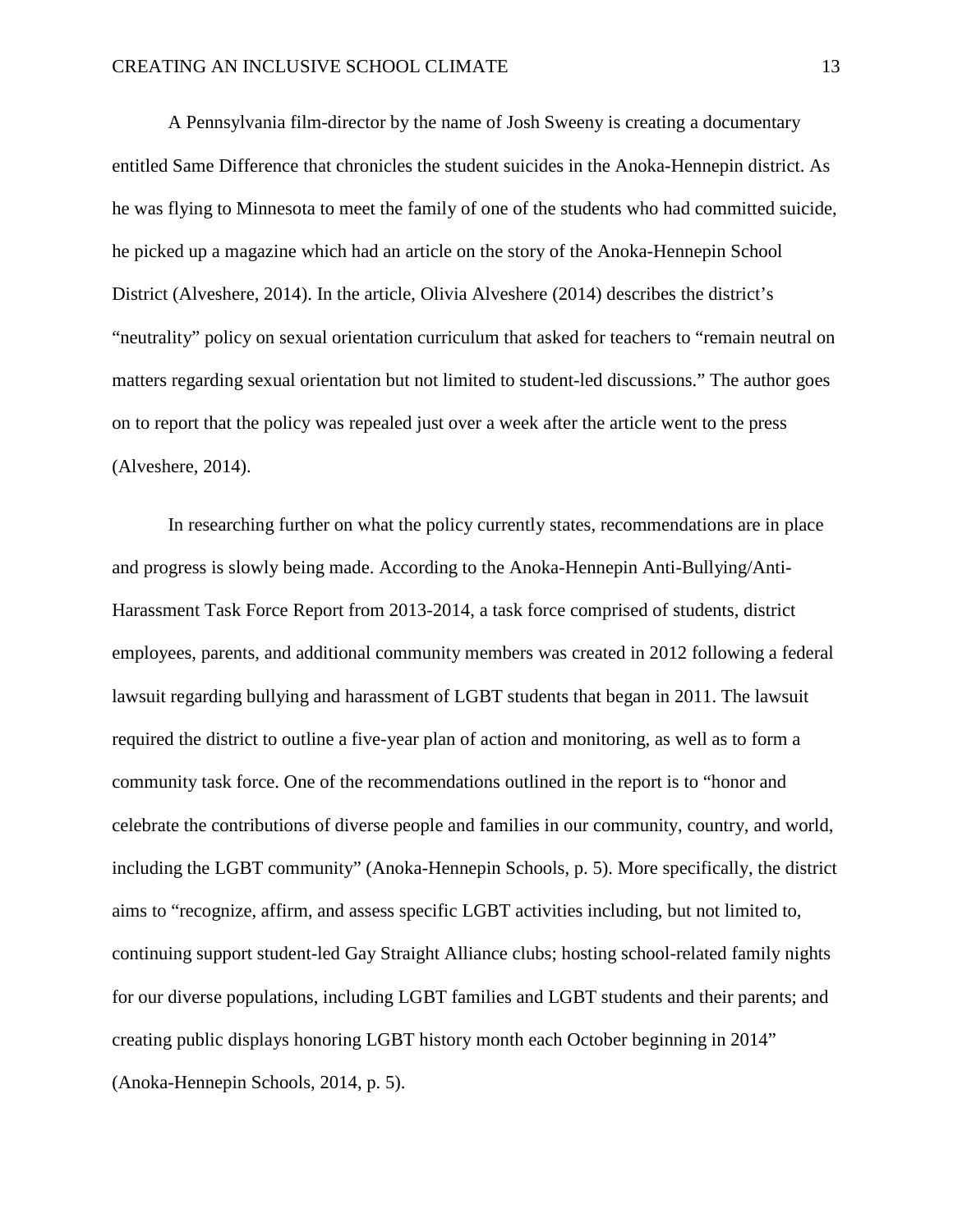The Task Force Report mentioned several updated statistics once the action plan had begun. The percentage of students who felt that bullying is the most serious issue that the district is facing decreased from 12 to 10 percent. One statistic that is quite alarming is that while the most students report never being bullied, approximately two percent report being bullied on a daily basis. The number of students who report bullying to an adult also dropped (Anoka-Hennepin Schools, 2014). For a district that has seen eight student suicides in a two year-span, it would appear as though bullying happens much more often than is being reported. It is possible that the district is truly making an effort to create a more welcoming environment for all students, but it is unfortunate that it took several student deaths to put such a strong policy into place.

<span id="page-17-0"></span>**Student interview.** This author wanted to highlight an individual that they know personally who has experienced growing up in schools as someone who identifies as LGBT. The author interviewed a student who attended and graduated in 2007 from a high school in Minnesota. An excerpt from that interview is below. This student is currently working in Oregon. All other identifying information has been removed for confidentiality before the quotation.

I went to elementary school and part of middle school in Ohio, and there were absolutely no resources for queer students, and I am pretty sure that the high school where I grew up also lacked in queer resources, but I know that there were a couple of people that my sister went to school with (she's older) that were queer [who] didn't come out until after high school. I think that was more of a product of the area that we grew up in because it is on the outskirts of the "Bible Belt." Needless to say, that puts all sorts of unneeded stress and fear into the lives of young queer people. [After I moved to Minnesota in  $7<sup>th</sup>$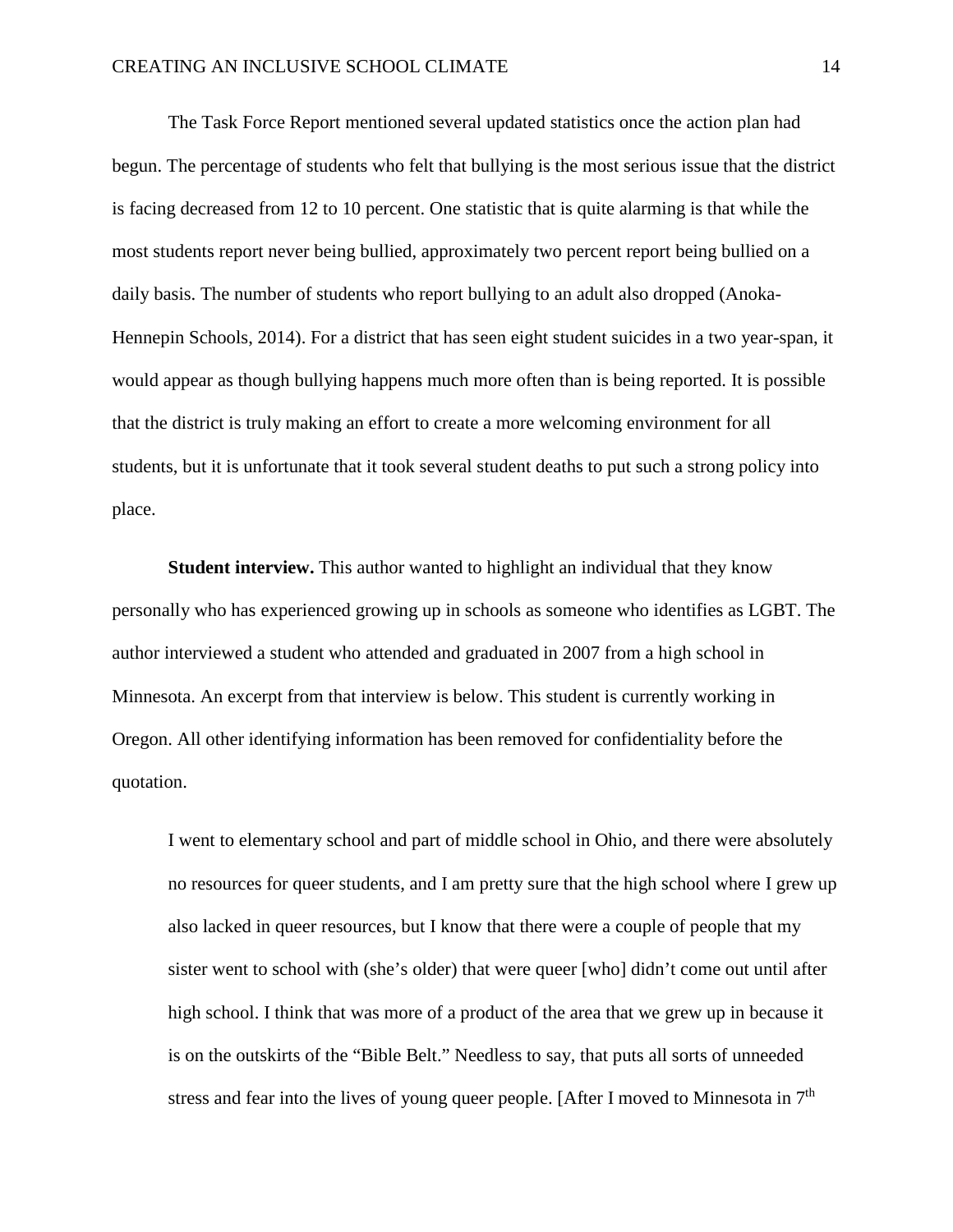<span id="page-18-0"></span>grade], there was no official GSA/Queer resource center but there were definitely a handful of teachers that provided safe spaces for people who identified as anything other straight/cisgender. That made all of the difference to me. Even though there wasn't a group of other students that got together to talk about these issues, these teachers taught acceptance and provided a place to go and talk issues out that I may or may not have been comfortable discussing with parents or friends. [At my high school, there was a GSA]. It wasn't very helpful at all. Pretty sure it was student run, and it seemed that the school wasn't exactly behind them. The only awareness thing they did was the day of silence which just turned into a shit show every year that they did it. But then again, there were a few teachers that created safe spaces where students could go talk. Most of the resources I had come from outside of the school, but that really sucked sometimes. I think that if schools tried harder to provide support for queer students, there would be far fewer young people having incredibly negative high school experiences. I came out early in high school as lesbian, then a little later as just queer with nothing taking preference over anything else. Then when I was 20, I came out as transgender (trans-masculine). I haven't been involved directly with any of the GSAs or Queer Resource Centers in college, but they do provide a lot of useful information on finding queer-friendly healthcare around town. The QRC at my school here [in Oregon] just started a project to create a more trans-inclusive school, focusing first on bathroom policies and gender neutral bathrooms and also working to make the school's administrative policies more trans-inclusive, which has done a lot for that school in just the last year  $(S, H,$ , personal communication, August 25, 2014).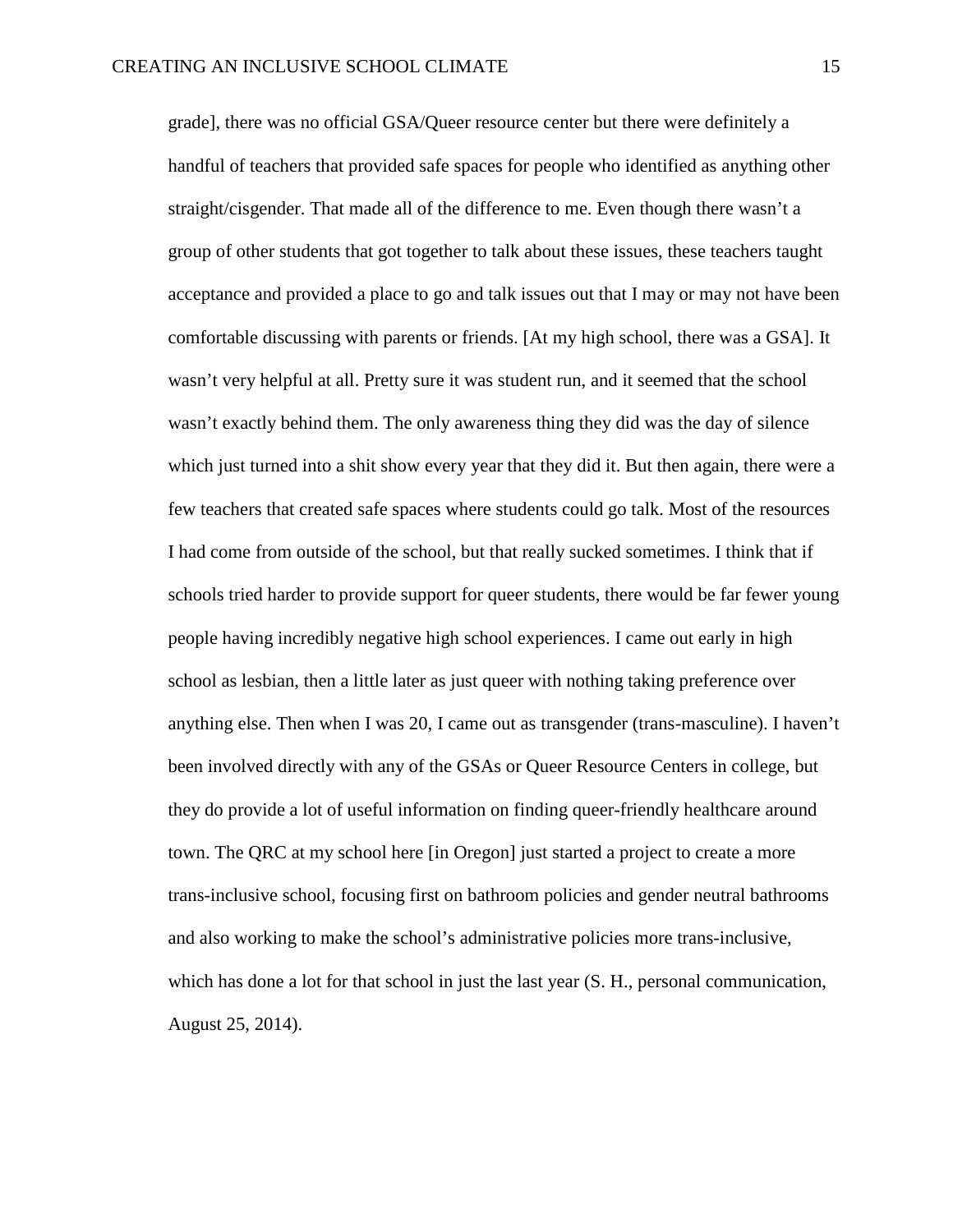## **Limitations to Implementation**

Schools counselors may face a variety of barriers when it comes to implementing a supportive plan of action to include all students. When surveying the needs of students, geographical location of schools, diversity (or lack) of students, and expected response rates due to students not being "out" or fear of further discrimination need to be addressed (Hanson, 2007). In addition, Rienzo et al. (2006) reported that faculty members may be hesitant to participate in policies or activities because they fear that being involved with a controversial topic in education may be detrimental to their career. To reduce these barriers, it is important to have an administrator that will enforce the policies set forth and hold anyone, students or faculty, who violates them accountable (American Association of University Women, 2001). It is also important to create unity and camaraderie among both the faculty and students (GSA Network, 2009). If educators shed positive light on LGBT-related activities instead of making LGBT individuals feel like outcasts (Currie et al., 2012), students will come together as one instead of bullying others who are different. By promoting positive programs and policies, schools will become, as one high school senior Amanda Schlesinger said, "a place where acceptance and openness can become universal values" (Rienzo et al., 2006, p. 97).

## **Conclusion**

<span id="page-19-0"></span>Previous research has showed that inclusive curriculum, programs, and policies generally show positive outcomes for LGBT students in the schools (Szalacha, 2003; Kosciw & Diaz, 2006; Lee, 2001; Lehr & Christenson, 2002). When schools have an inclusive curriculum, gaystraight alliances are present, and anti-discrimination policies are enforced, students are less likely to experience homophobic comments or hate speech (Szalacha, 2003), less likely to skip classes (Kosciw & Diaz, 2006), have higher GPAs and a better overall sense of belonging in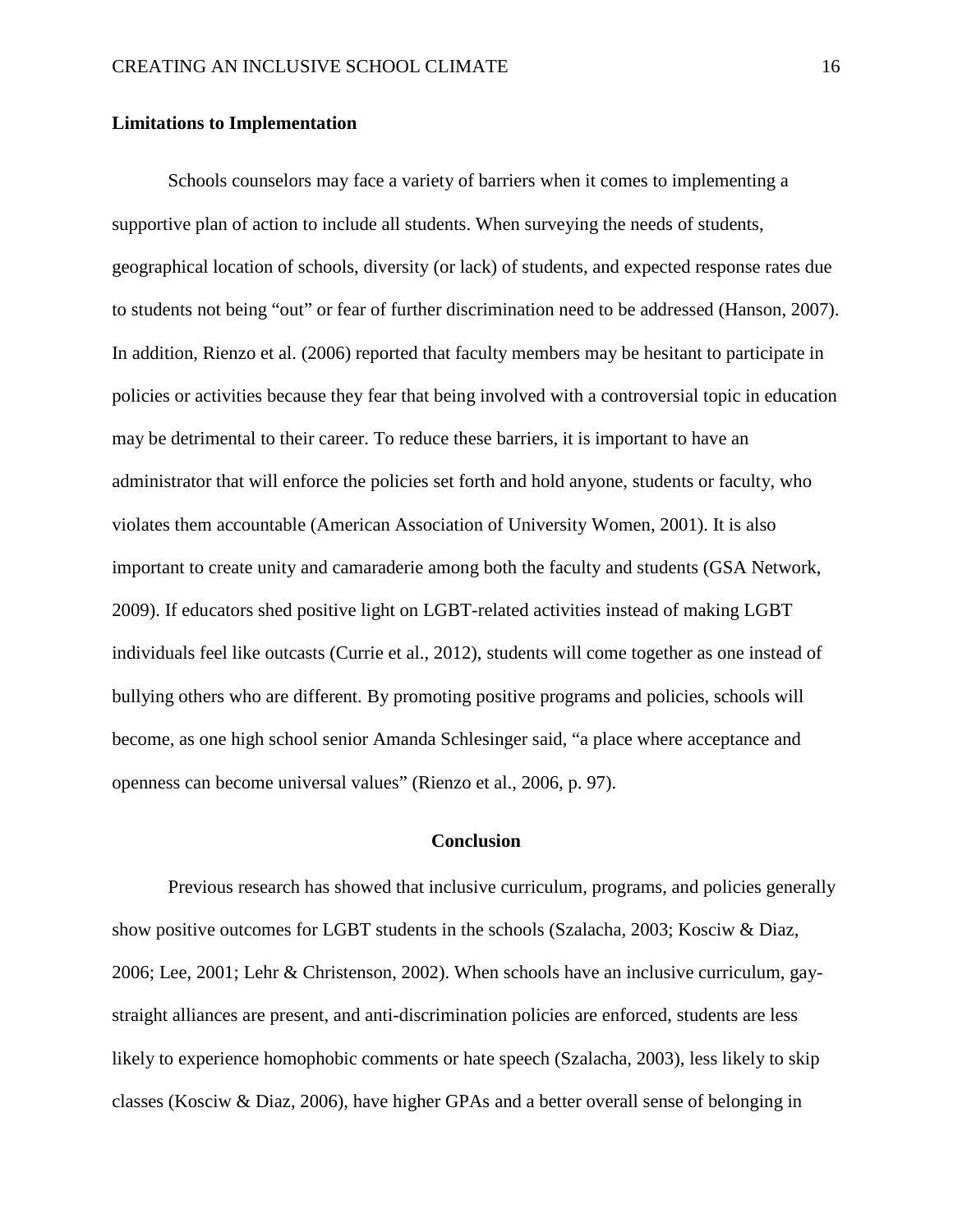schools (Kosciw & Diaz, 2006; Szalacha, 2003) have better relationships among students with both adults and peers (Lee, 2001), have higher rates of achievement, more positive feelings of self-concept, and have fewer absences (Lehr & Christenson, 2002). Therefore, it is important for school counselors to advocate for systematic implementation of the recommendations suggested in this paper to potentially decrease negative student outcomes, and increase student attendance, achievement and interpersonal relationships for all students attending school.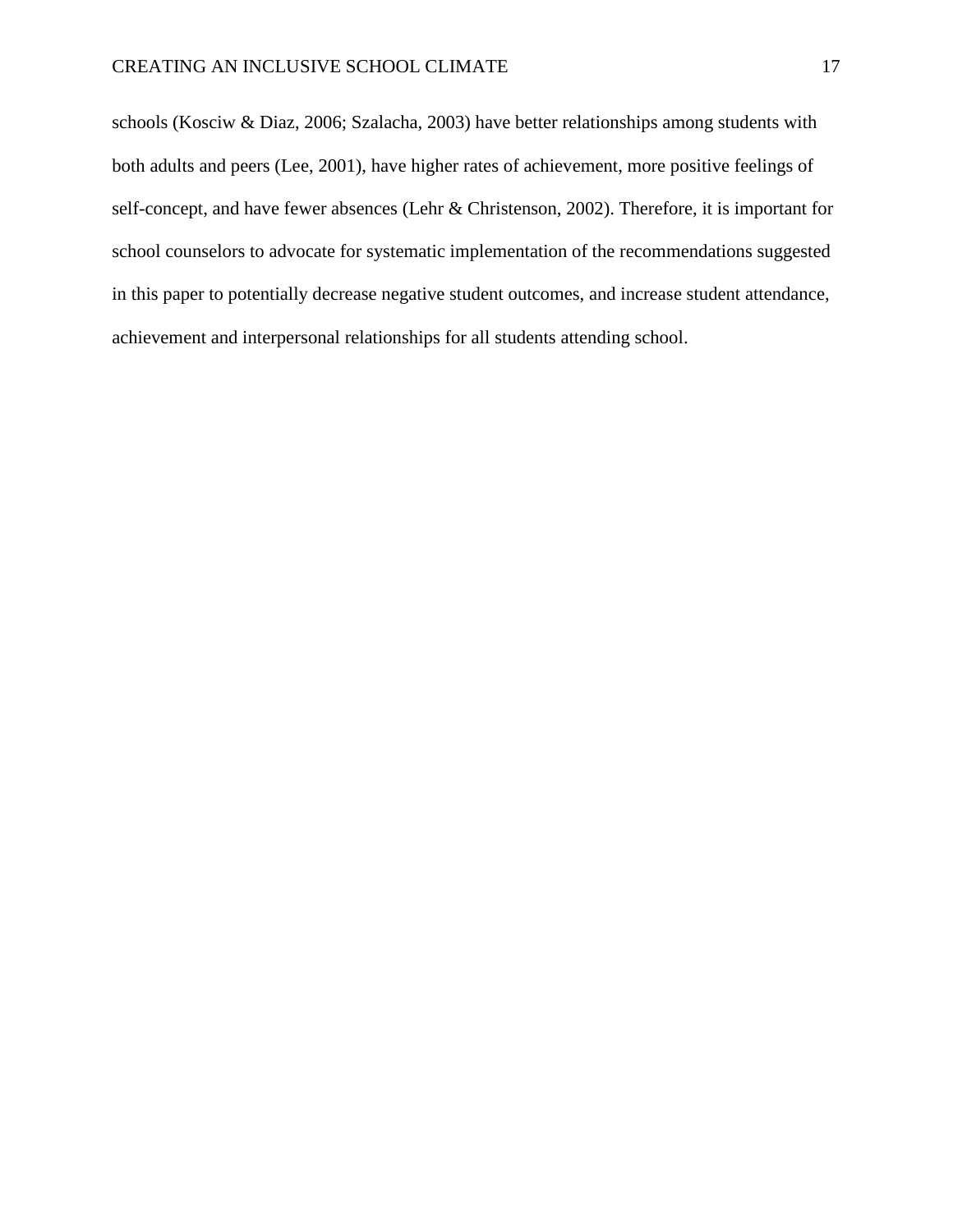## **References**

- <span id="page-21-0"></span>Alveshere, O. (2014). *Documentary chronicles student suicides in Anoka-Hennepin*. Retrieved from http://abcnewspapers.com/2014/08/16/documentary-chronicles-student-suicides-inanoka-hennepin/
- American Association of University Women (2001*). Hostile hallways: Bullying, teasing, and sexual harassment in school.* Washington, DC: Harris Interactive.
- Anoka-Hennepin Schools (2014). *Anoka-Hennepin anti-bullying/anti-harassment task force 2013-2014 report*. Retrieved from http://www.anoka.k12.mn.us/cms/lib08/MN01909485/Centricity/Domain/6557/Task\_For ce\_Report\_2013-14.pdf
- Black, J. & Underwood, J. (1998). Young, female, and gay: Lesbian students and the environment. *Professional School Counseling, 1*(3), 15-20.
- CDC (2011). *Sexual identity, sex of sexual contacts, and health-risk behaviors among students in grades 9-12: Youth risk behavior surveillance.* Atlanta, GA: U.S. Department of Health and Human Services.
- Currie, S., Mayberry, M., & Chenneville, T. (2012). Destabilizing anti-gay environments through gay-straight alliances: Possibilities and limitations through shifting discourses. *Clearing House, 85*(2), 56. doi:10.1080/00098655.2011.611190.
- D'Augelli, A.R., & Hershberger, S.C. (1993). Lesbian, gay and bisexual youth in community settings: Personal challenges and mental health problems. *American Journal of Community Psychology, 21,* 421– 448.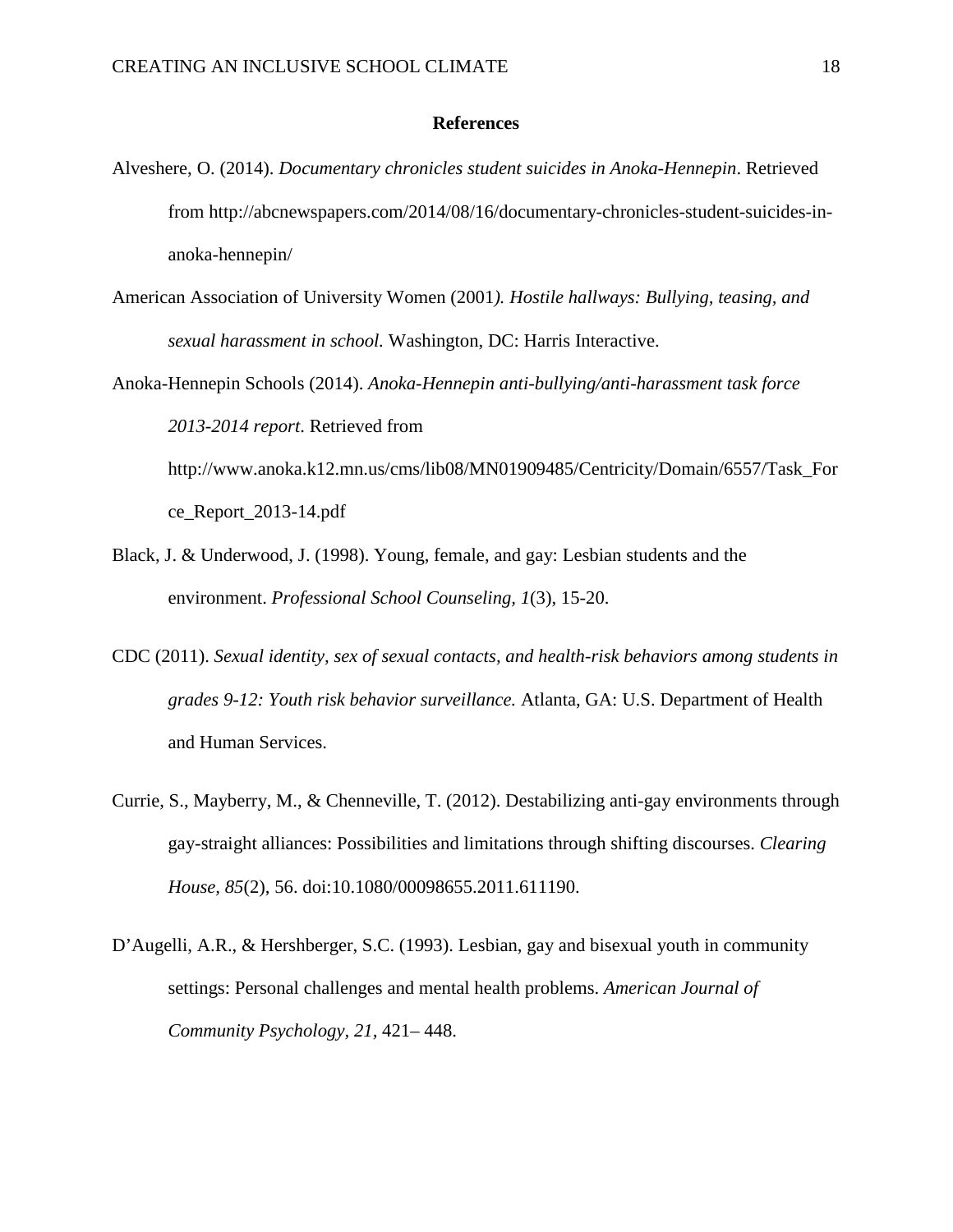- Eckholm, E. (2011). *Eight suicides in two-years at Anoka-Hennepin School District*. Retrieved from http://www.nytimes.com/2011/09/13/us/13bullysidebar.html?  $r=1$ &
- Etuk, L. (2008). How family structure has changed. Retrieved from http://oregonexplorer.info/rural/ruralissues/familystructure.
- Future of Sex Education Initiative. (2012). National sexuality education standards: Core content and skills, K-12. *Journal of School Health*. Retrieved from www.futureofsexeducation.org/documents/josh-fose-standards-web.pdf.
- Gay Lesbian and Straight Education Network (2014). Retrieved from http://glsen.org/.
- GSA Network (2009). Retrieved from http://gsanetwork.org/.
- Guttmacher Institute. (2012). *State policies in brief: Sex and STD/HIV education.* Retrieved from www.guttmacher.org/statecenter/spibs/spib\_SE.pdf.
- Hamilton, R., Sanders, M., & Anderman, E. M. (2013). The multiple choices of sex education. *Phi Delta Kappan, 94*(5), 34-39.
- Hansen, A. L. (2007). School-based support for GLBT students: a review of three levels of research. *Psychology in the Schools, 44,* 839-848. doi:10.1002/pits.20269.
- Heck, N. C., Flentje, A., & Cochran, B. N. (2011). Offsetting risks: High school gay-straight alliances and lesbian, gay, bisexual, and transgender (LGBT) youth. *School Psychology Quarterly, 26,* 161-174. doi:10.1037/a0023226.
- Human Rights Campaign (2014a). Safe schools improvement act. Retrieved from http://www.hrc.org/resources/entry/safe-schools-improvement-act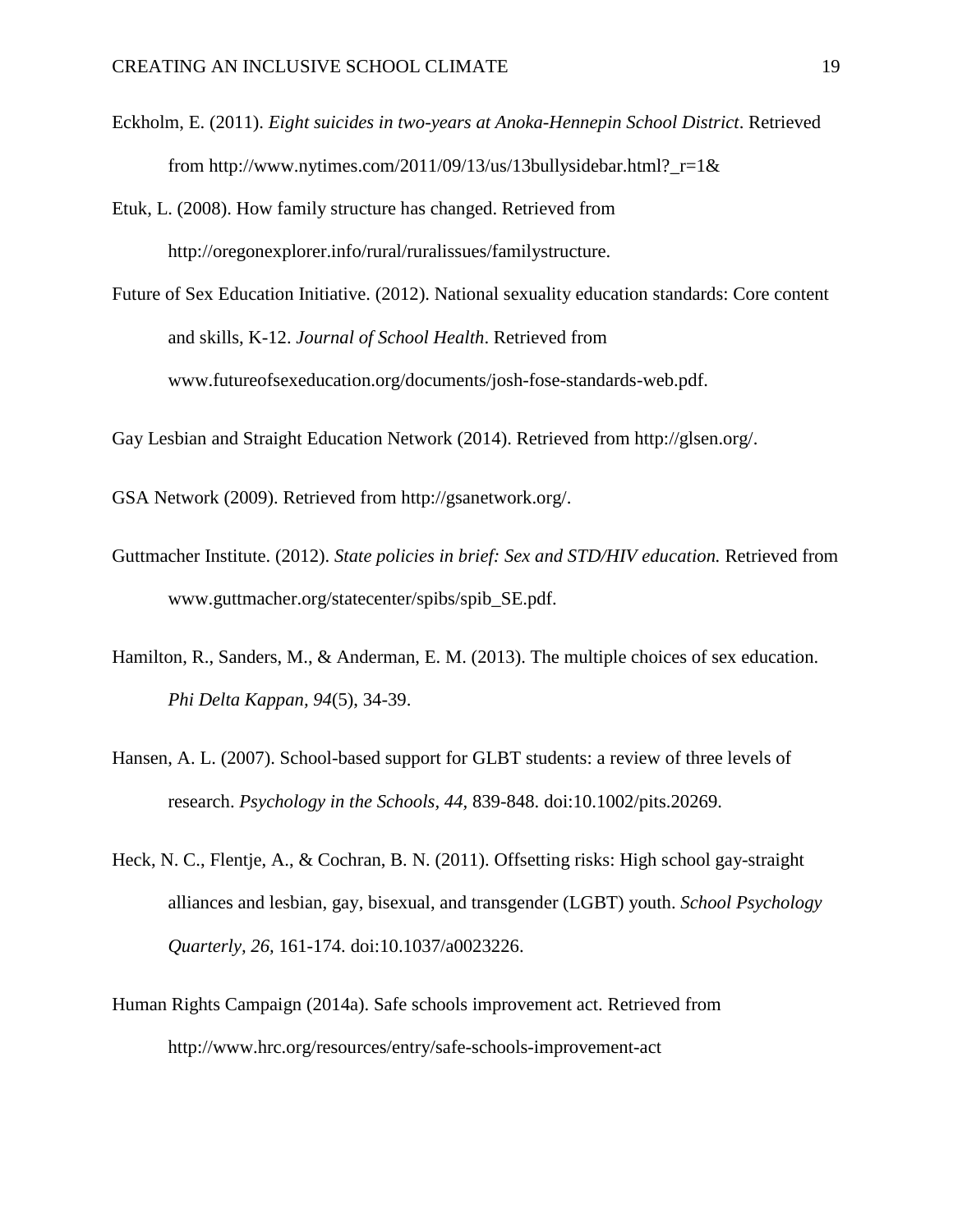Human Rights Campaign (2014b). Statewide school and anti-bullying laws & policies. Retrieved from http://hrc-assets.s3-website-us-east-

1.amazonaws.com//files/assets/resources/antibullying\_5-2014.pdf

- Independent School District 196 (2009). *Policy against illegal harassment, discrimination, violence or hazing – students* (Series Number 503.4.7.3P). Rosemount, MN: Independent School District 196.
- Kosciw, J.G. (2004). *The 2003 National School Climate Survey: The school-related experiences of our nation's lesbian, gay, bisexual and transgender youth.* New York: Gay, Lesbian and Straight Education Network.
- Kosciw, J. G. & Diaz, E. M. (2006). *The 2005 National school climate survey: The experiences of lesbian, gay, bisexual, and transgender youth in our nation's schools.* New York: Gay Lesbian and Straight Education Network. Retrieved from http://www.glsen.org/cgibin/iowa/all/research/index.html.
- Lee, C. (2001). *The impact of belonging to a high school gay/straight alliance*. Paper presented at the annual meeting of the American Educational Research Association, Seattle, WA. (ERIC Document Reproduction Service No. ED452136).
- Lehr, C.A. & Christenson, S.L. (2002). Best practices in promoting a positive school climate. In A. Thomas & J. Grimes (Eds.), Best practices in school psychology IV (pp. 929–948). Bethesda, MD: National Association of School Psychologists.
- Macgillivray, I.K. (2000). Educational equity for gay, lesbian, bisexual, transgender, and queer/questioning students: The demands of democracy and social justice for America's schools. *Education and Urban Society, 32*, 303–323.

Massachusetts Department of Education (1995). *Youth risk behavior study.* Boston: Author.